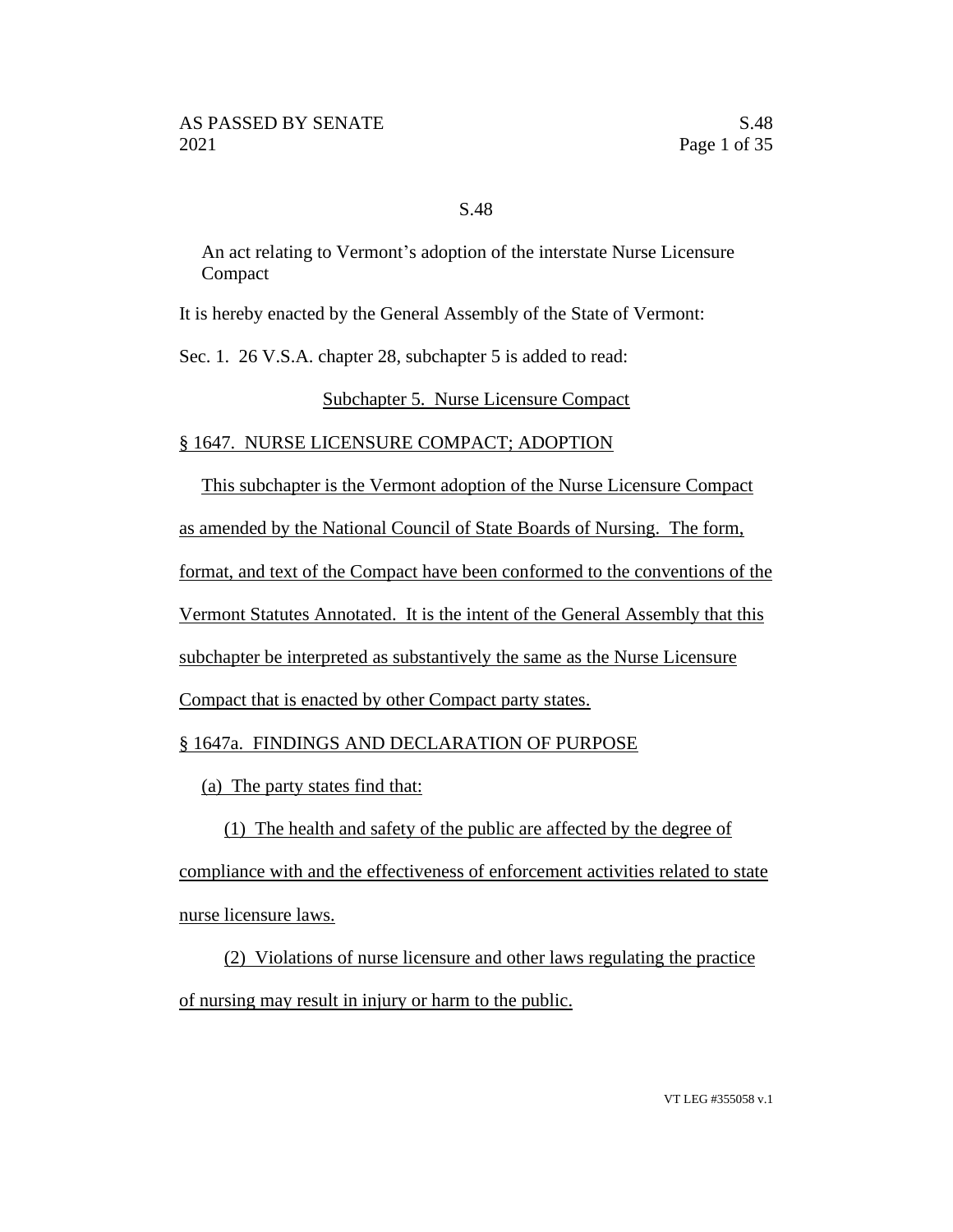(3) The expanded mobility of nurses and the use of advanced communication technologies as part of our nation's health care delivery system require greater coordination and cooperation among states in the areas of nurse licensure and regulation.

(4) New practice modalities and technology make compliance with individual state nurse licensure laws difficult and complex.

(5) The current system of duplicative licensure for nurses practicing in multiple states is cumbersome and redundant for both nurses and states.

(6) Uniformity of nurse licensure requirements throughout the states

promotes public safety and public health benefits.

(b) The general purposes of this Compact are to:

(1) Facilitate the states' responsibility to protect the public's health and safety.

(2) Ensure and encourage the cooperation of party states in the areas of nurse licensure and regulation.

(3) Facilitate the exchange of information between party states in the areas of nurse regulation, investigation, and adverse actions.

(4) Promote compliance with the laws governing the practice of nursing in each jurisdiction.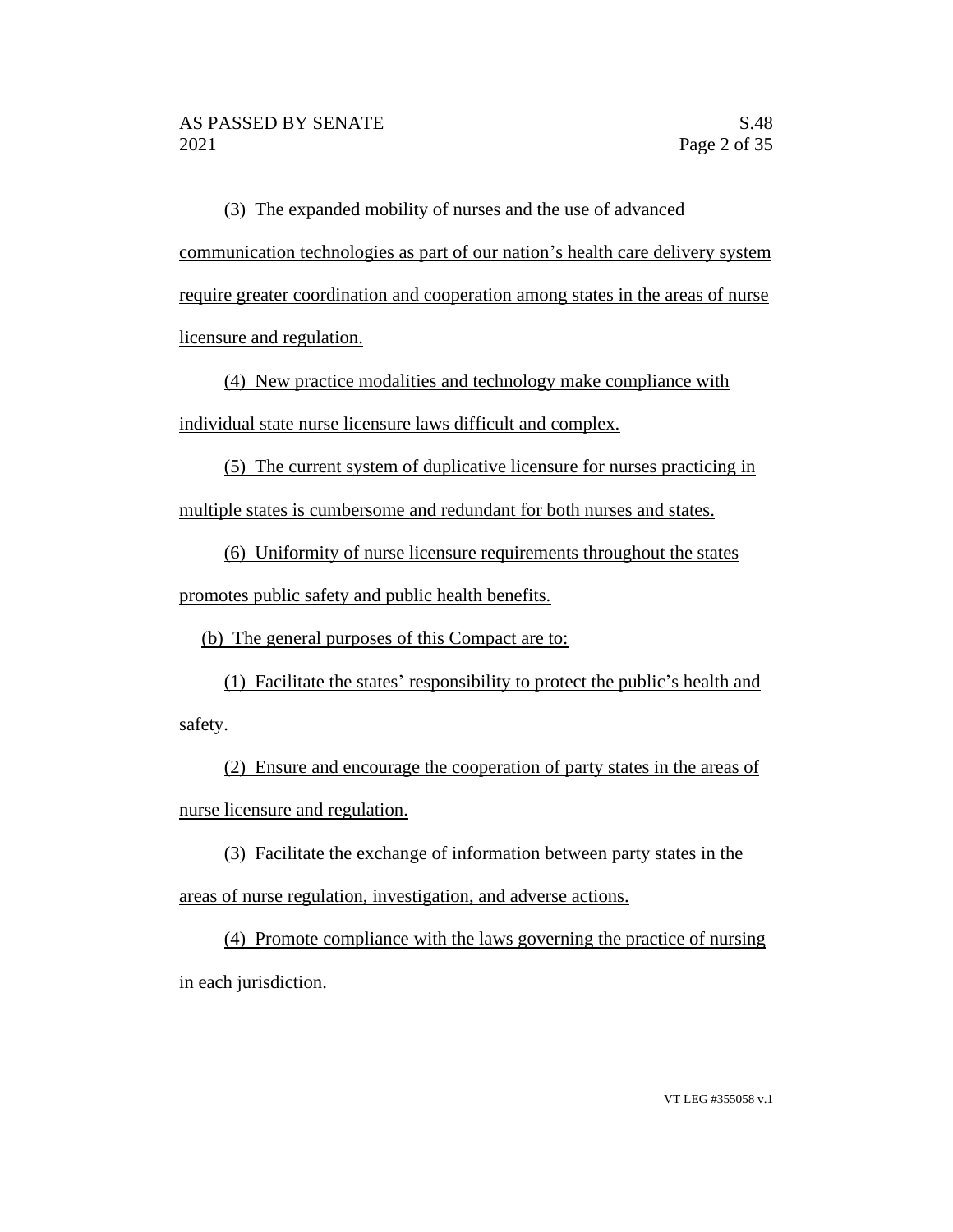(5) Invest all party states with the authority to hold a nurse accountable for meeting all state practice laws in the state in which the patient is located at the time care is rendered through the mutual recognition of party state licenses.

(6) Decrease redundancies in the consideration and issuance of nurse licenses.

(7) Provide opportunities for interstate practice by nurses who meet uniform licensure requirements.

# § 1647b. DEFINITIONS

As used in this subchapter:

(1) "Adverse action" means any administrative, civil, equitable, or criminal action permitted by a state's laws that is imposed by a licensing board or other authority against a nurse, including actions against an individual's license or multistate licensure privilege, such as revocation, suspension, probation, monitoring of the licensee, limitation on the licensee's practice, or any other encumbrance on licensure affecting a nurse's authorization to practice, including issuance of a cease and desist action.

(2) "Alternative program" means a nondisciplinary monitoring program approved by a licensing board.

(3) "Commission" means the Interstate Commission of Nurse Licensure Compact Administrators.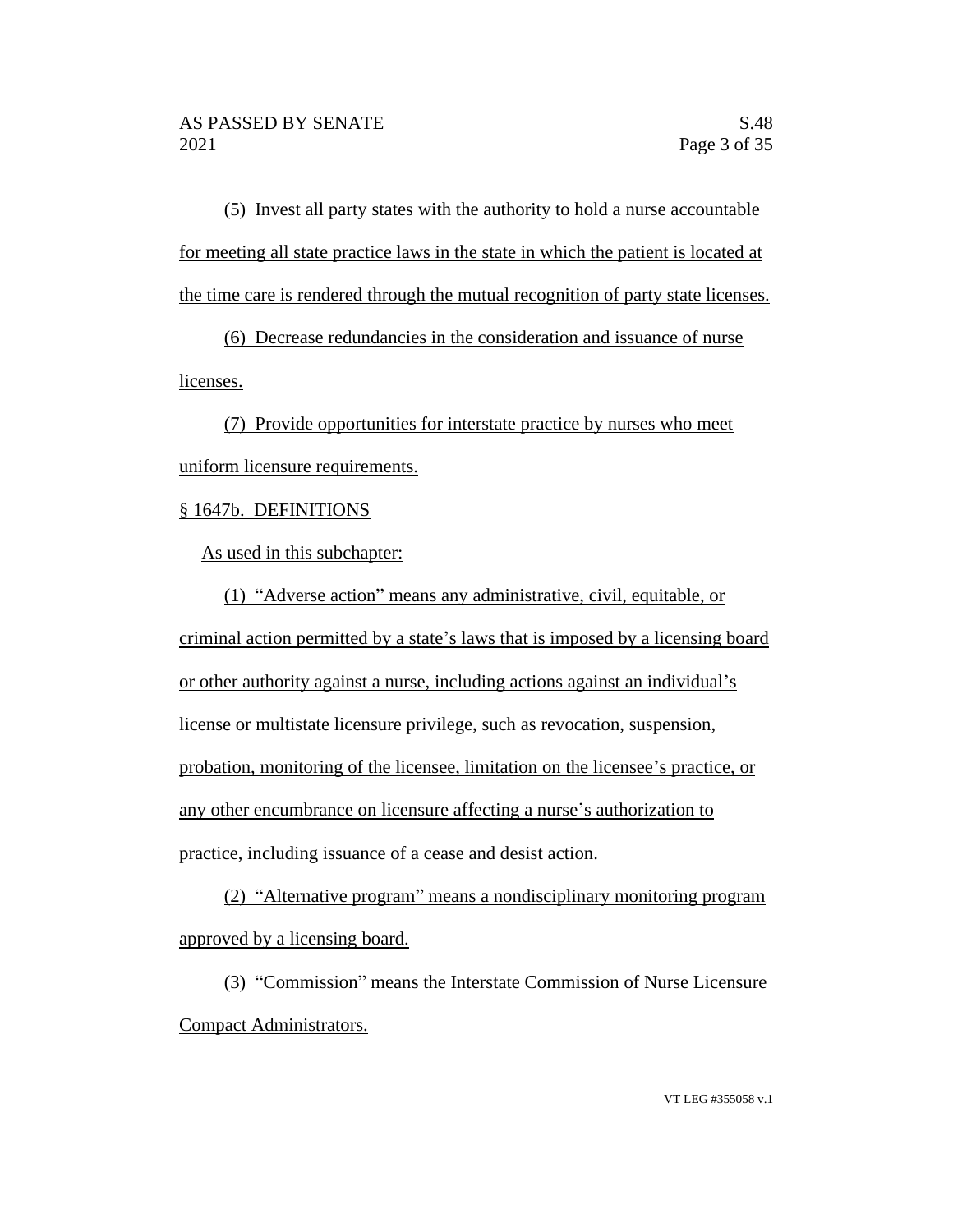(4) "Coordinated licensure information system" means an integrated process for collecting, storing, and sharing information on nurse licensure and enforcement activities related to nurse licensure laws that is administered by a nonprofit organization composed of and controlled by licensing boards.

(5) "Current significant investigative information" means:

(A) investigative information that a licensing board, after a preliminary inquiry that includes notification and an opportunity for the nurse to respond, if required by state law, has reason to believe is not groundless and, if proved true, would indicate more than a minor infraction; or

(B) investigative information that indicates that the nurse represents an immediate threat to public health and safety regardless of whether the nurse has been notified and had an opportunity to respond.

(6) "Encumbrance" means a revocation or suspension of, or any limitation on, the full and unrestricted practice of nursing imposed by a licensing board.

(7) "Home state" means the party state that is the nurse's primary state of residence.

(8) "Licensing board" means a party state's regulatory body responsible for issuing nurse licenses.

VT LEG #355058 v.1 (9) "Multistate license" means a license to practice as a registered nurse (RN) or a licensed practical or vocational nurse (LPN/VN) issued by a home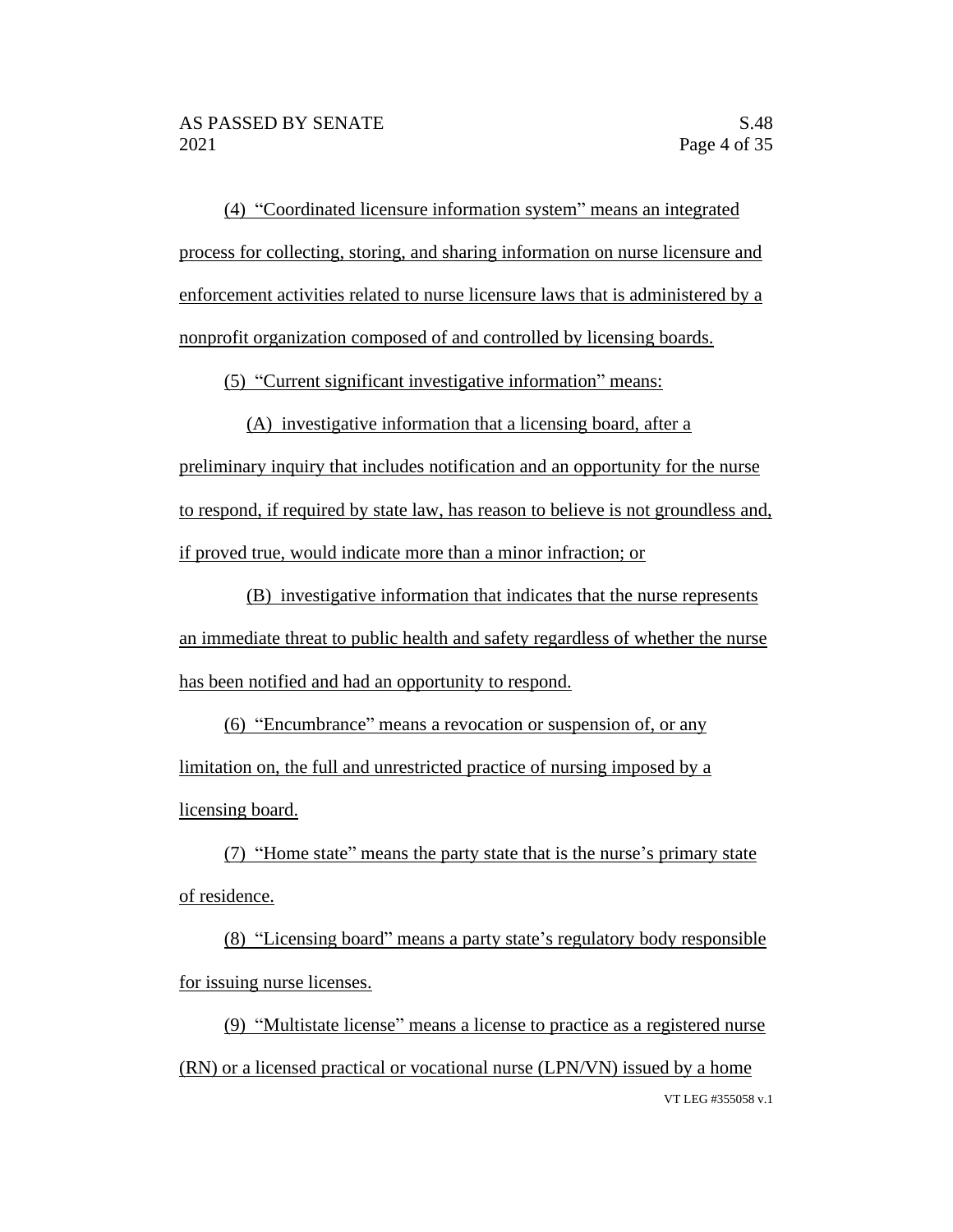state licensing board that authorizes the licensed nurse to practice in all party states under a multistate licensure privilege.

(10) "Multistate licensure privilege" means a legal authorization associated with a multistate license permitting the practice of nursing as either an RN or LPN/VN in a remote state.

(11) "Nurse" means RN or LPN/VN, as those terms are defined by each party state's practice laws.

(12) "Party state" means any state that has adopted this Compact.

(13) "Remote state" means a party state other than the home state.

(14) "Single-state license" means a nurse license issued by a party state that authorizes practice only within the issuing state and does not include a multistate licensure privilege to practice in any other party state.

(15) "State" means a state, territory, or possession of the United States and the District of Columbia.

(16) "State practice laws" means a party state's laws, rules, and

regulations that govern the practice of nursing, define the scope of nursing practice, and create the methods and grounds for imposing discipline. "State practice laws" do not include requirements necessary to obtain and retain a license, except for qualifications or requirements of the home state.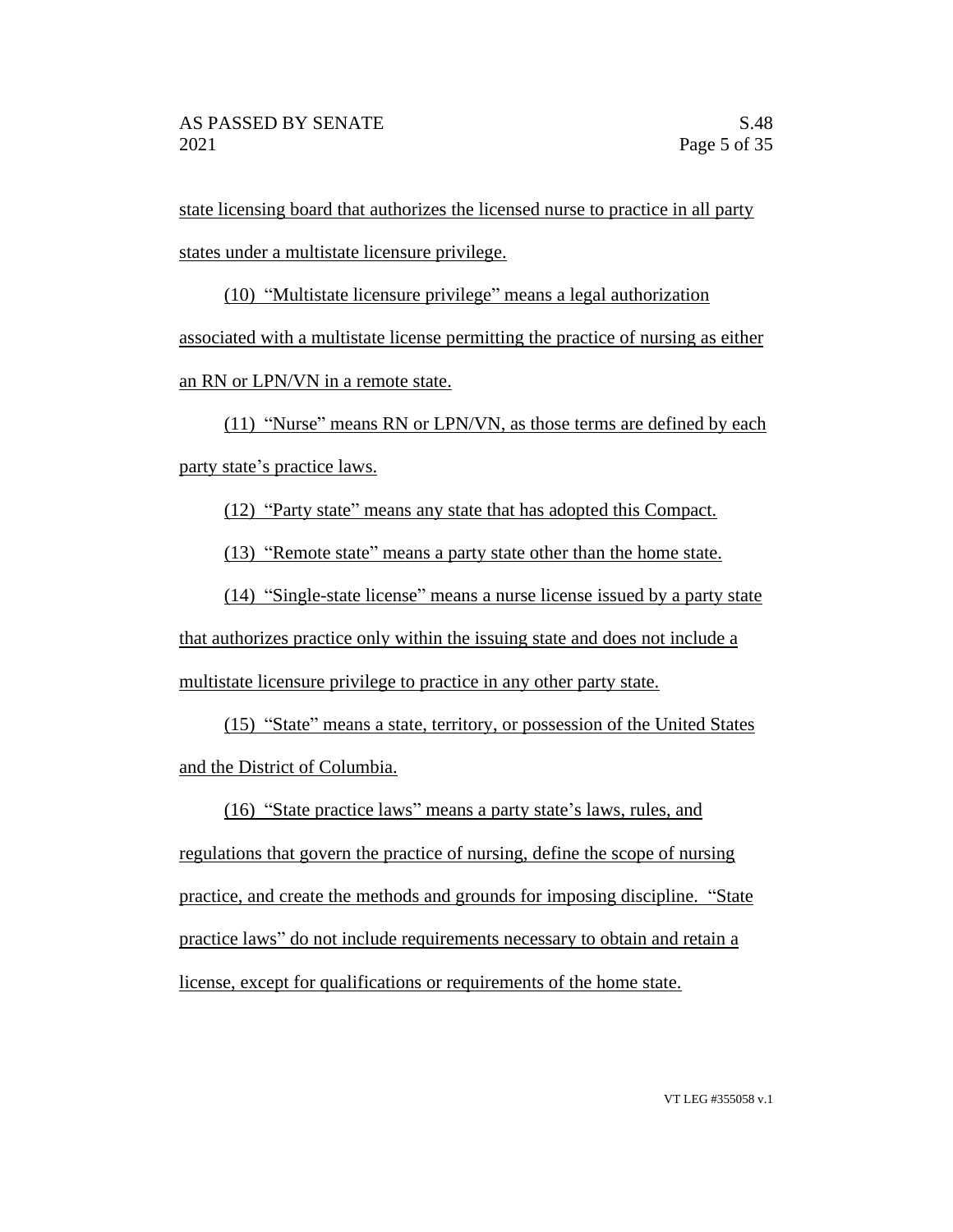## § 1647c. GENERAL PROVISIONS AND JURISDICTION

(a) A multistate license to practice registered or licensed practical or vocational nursing issued by a home state to a resident in that state will be recognized by each party state as authorizing a nurse to practice as an RN or LPN/VN, under a multistate licensure privilege, in each party state.

(b) A state must implement procedures for considering the criminal history records of applicants for initial multistate license or licensure by endorsement. Such procedures shall include the submission of fingerprints or other biometric-based information by applicants for the purpose of obtaining an applicant's criminal history record information from the Federal Bureau of Investigation and the agency responsible for retaining that state's criminal records.

(c) Each party state shall require the following for an applicant to obtain or retain a multistate license in the home state:

(1) meets the home state's qualifications for licensure or renewal of

licensure as well as all other applicable state laws;

(2)(A) has graduated or is eligible to graduate from a licensing boardapproved RN or LPN/VN pre-licensure education program; or

(B) has graduated from a foreign RN or LPN/VN pre-licensure education program that has been: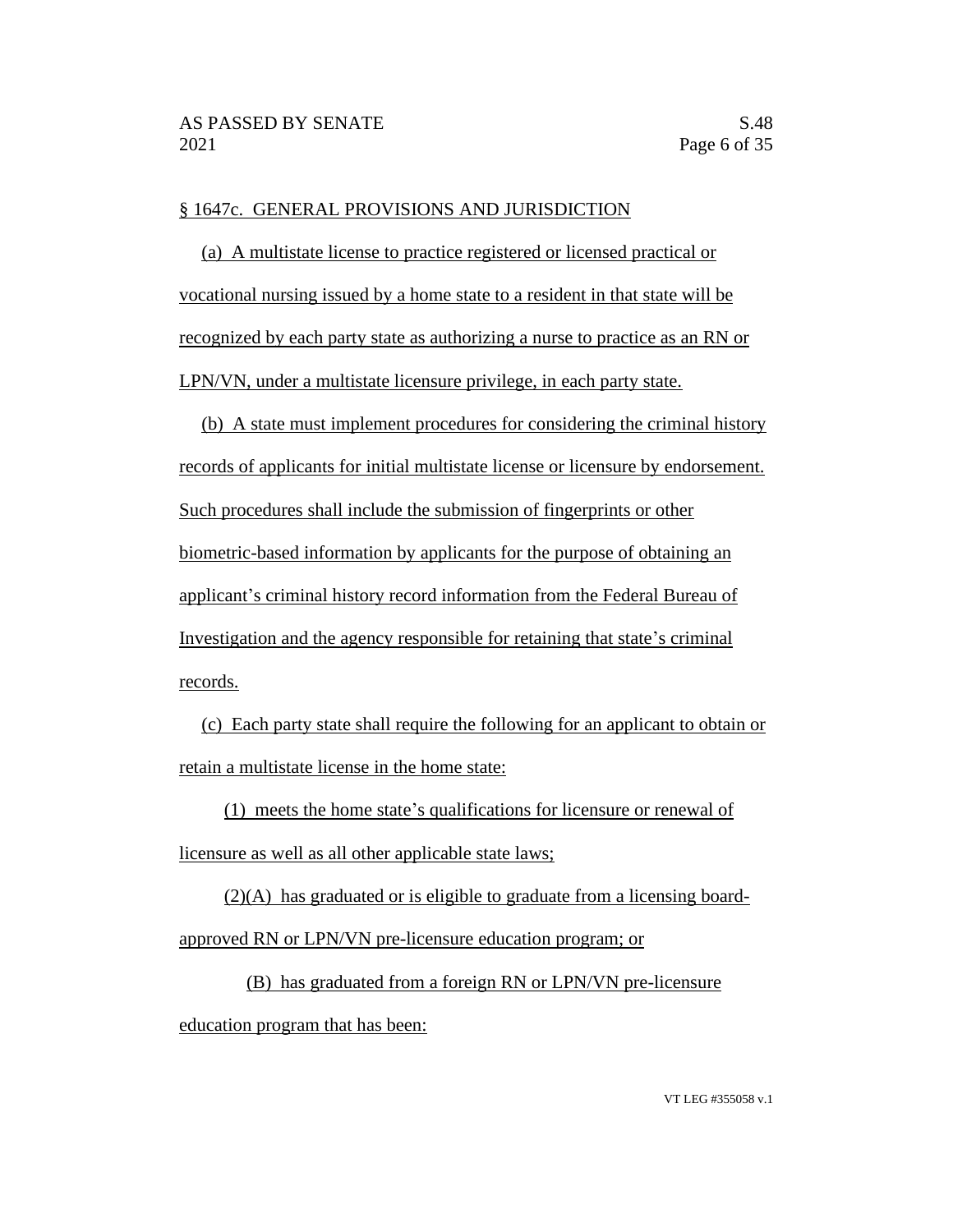(i) approved by the authorized accrediting body in the applicable country; and

(ii) verified by an independent credentials review agency to be comparable to a licensing board-approved pre-licensure education program;

(3) has, if a graduate of a foreign pre-licensure education program not taught in English or if English is not the individual's native language, successfully passed an English proficiency examination that includes the components of reading, speaking, writing, and listening;

(4) has successfully passed an NCLEX-RN or NCLEX-PN Examination or recognized predecessor, as applicable;

(5) is eligible for or holds an active, unencumbered license;

(6) has submitted, in connection with an application for initial licensure or licensure by endorsement, fingerprints or other biometric data for the purpose of obtaining criminal history record information from the Federal Bureau of Investigation and the agency responsible for retaining that state's criminal records;

(7) has not been convicted or found guilty, or has entered into an agreed disposition, of a felony offense under applicable state or federal criminal law;

(8) has not been convicted or found guilty, or has entered into an agreed disposition, of a misdemeanor offense related to the practice of nursing as determined on a case-by-case basis;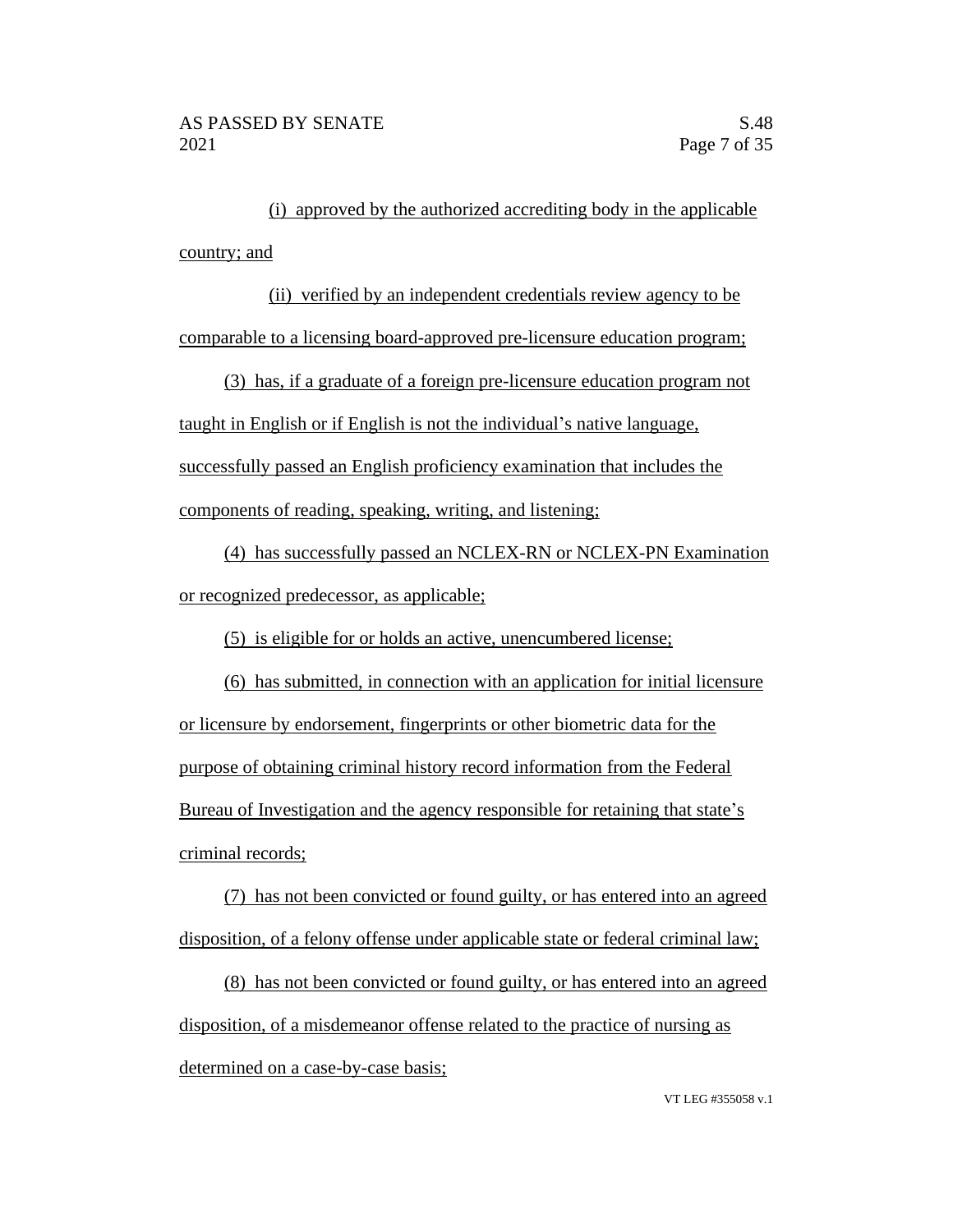(9) is not currently enrolled in an alternative program;

(10) is subject to self-disclosure requirements regarding current participation in an alternative program; and

(11) has a valid U.S. Social Security number.

(d) All party states shall be authorized, in accordance with existing state due process law, to take adverse action against a nurse's multistate licensure privilege, such as revocation, suspension, probation, or any other action that affects a nurse's authorization to practice under a multistate licensure privilege, including cease and desist actions. If a party state takes such action, it shall promptly notify the administrator of the coordinated licensure information system. The administrator of the coordinated licensure information system shall promptly notify the home state of any such actions by remote states.

(e) A nurse practicing in a party state must comply with the state practice laws of the state in which the client is located at the time service is provided. The practice of nursing is not limited to patient care but shall include all nursing practice as defined by the state practice laws of the party state in which the client is located. The practice of nursing in a party state under a multistate licensure privilege will subject a nurse to the jurisdiction of the licensing board, the courts, and the laws of the party state in which the client is located at the time service is provided.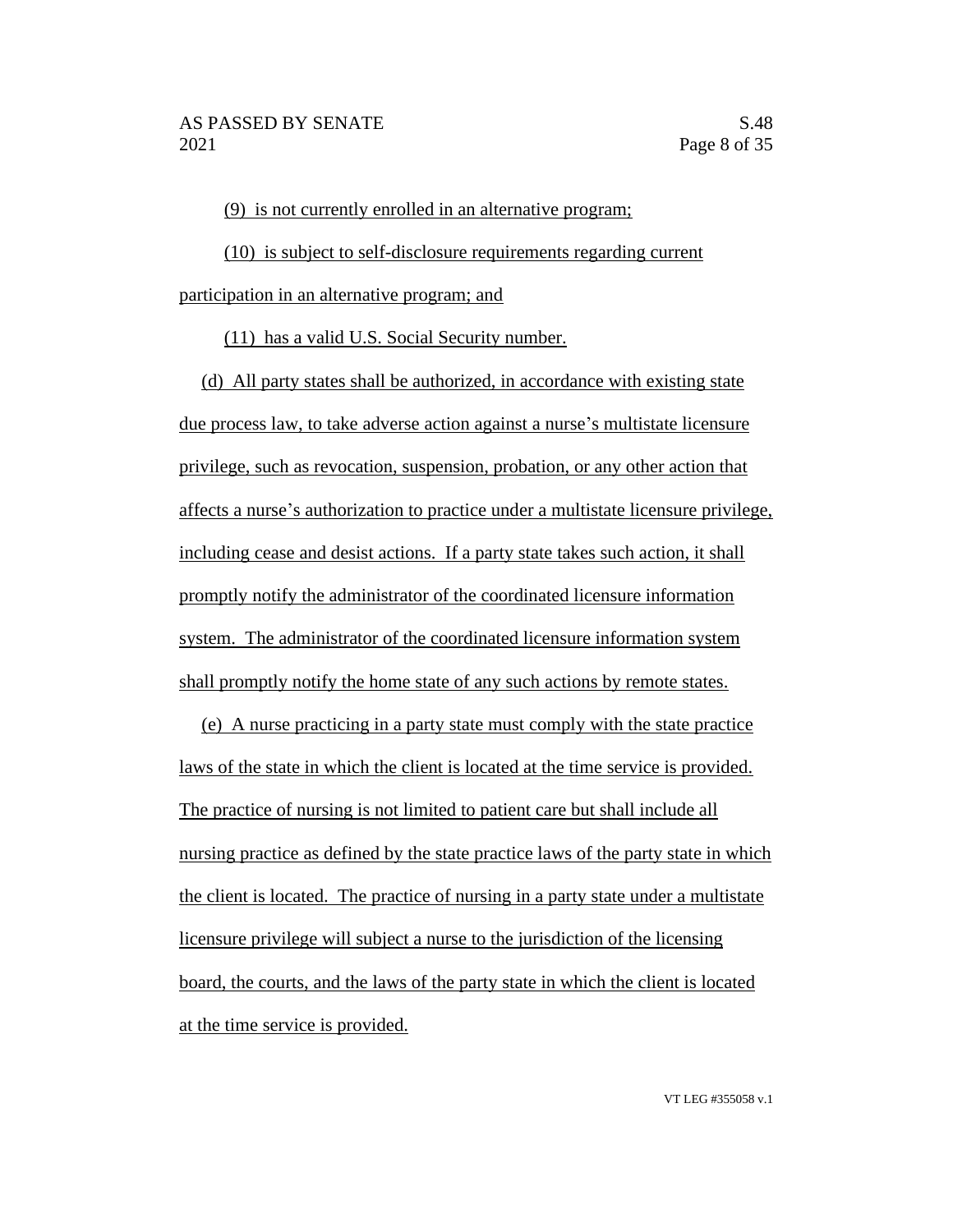(f) Individuals not residing in a party state shall continue to be able to apply for a party state's single-state license as provided under the laws of each party state. However, the single-state license granted to these individuals will not be recognized as granting the privilege to practice nursing in any other party state. Nothing in this Compact shall affect the requirements established by a party state for the issuance of a single-state license.

(g) Any nurse holding a home state multistate license on the effective date of this Compact may retain and renew the multistate license issued by the nurse's then-current home state, provided that:

(1) A nurse who changes primary state of residence after this Compact's effective date must meet all applicable requirements of subsection (c) of this section to obtain a multistate license from a new home state.

(2) A nurse who fails to satisfy the multistate licensure requirements in subsection (c) of this section due to a disqualifying event occurring after this Compact's effective date shall be ineligible to retain or renew a multistate license, and the nurse's multistate license shall be revoked or deactivated in accordance with applicable rules adopted by the Interstate Commission of Nurse Licensure Compact Administrators.

# § 1647d. APPLICATIONS FOR LICENSURE IN A PARTY STATE

(a) Upon application for a multistate license, the licensing board in the issuing party state shall ascertain, through the coordinated licensure

VT LEG #355058 v.1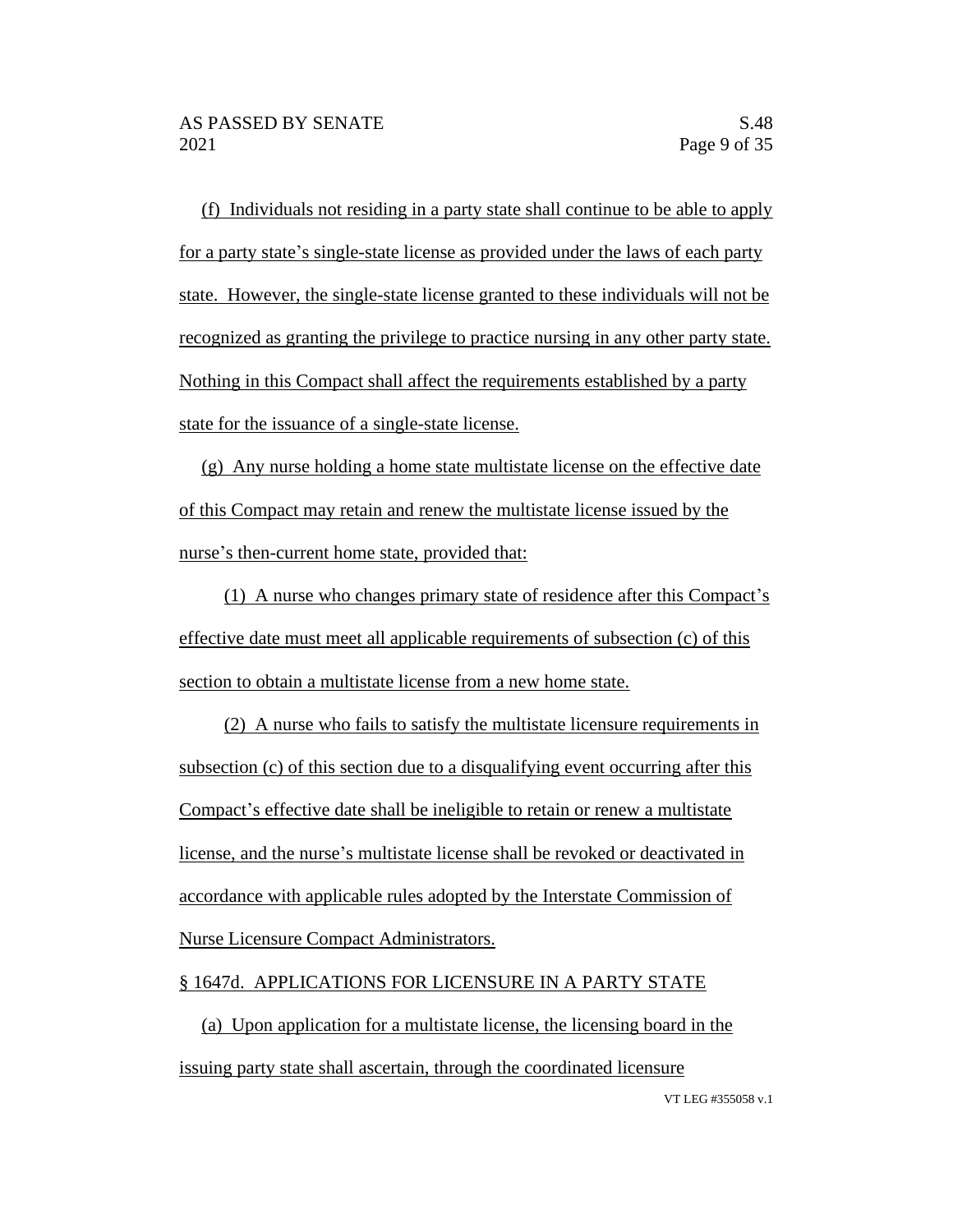information system, whether the applicant has ever held, or is the holder of, a license issued by any other state, whether there are any encumbrances on any license or multistate licensure privilege held by the applicant, whether any adverse action has been taken against any license or multistate licensure privilege held by the applicant, and whether the applicant is currently participating in an alternative program.

(b) A nurse may hold a multistate license, issued by the home state, in only one party state at a time.

(c) If a nurse changes primary state of residence by moving between two party states, the nurse must apply for licensure in the new home state, and the multistate license issued by the prior home state will be deactivated in accordance with applicable rules adopted by the Commission.

(1) The nurse may apply for licensure in advance of a change in primary state of residence.

(2) A multistate license shall not be issued by the new home state until the nurse provides satisfactory evidence of a change in primary state of residence to the new home state and satisfies all applicable requirements to obtain a multistate license from the new home state.

(d) If a nurse changes primary state of residence by moving from a party state to a non-party state, the multistate license issued by the prior home state will convert to a single-state license, valid only in the former home state.

VT LEG #355058 v.1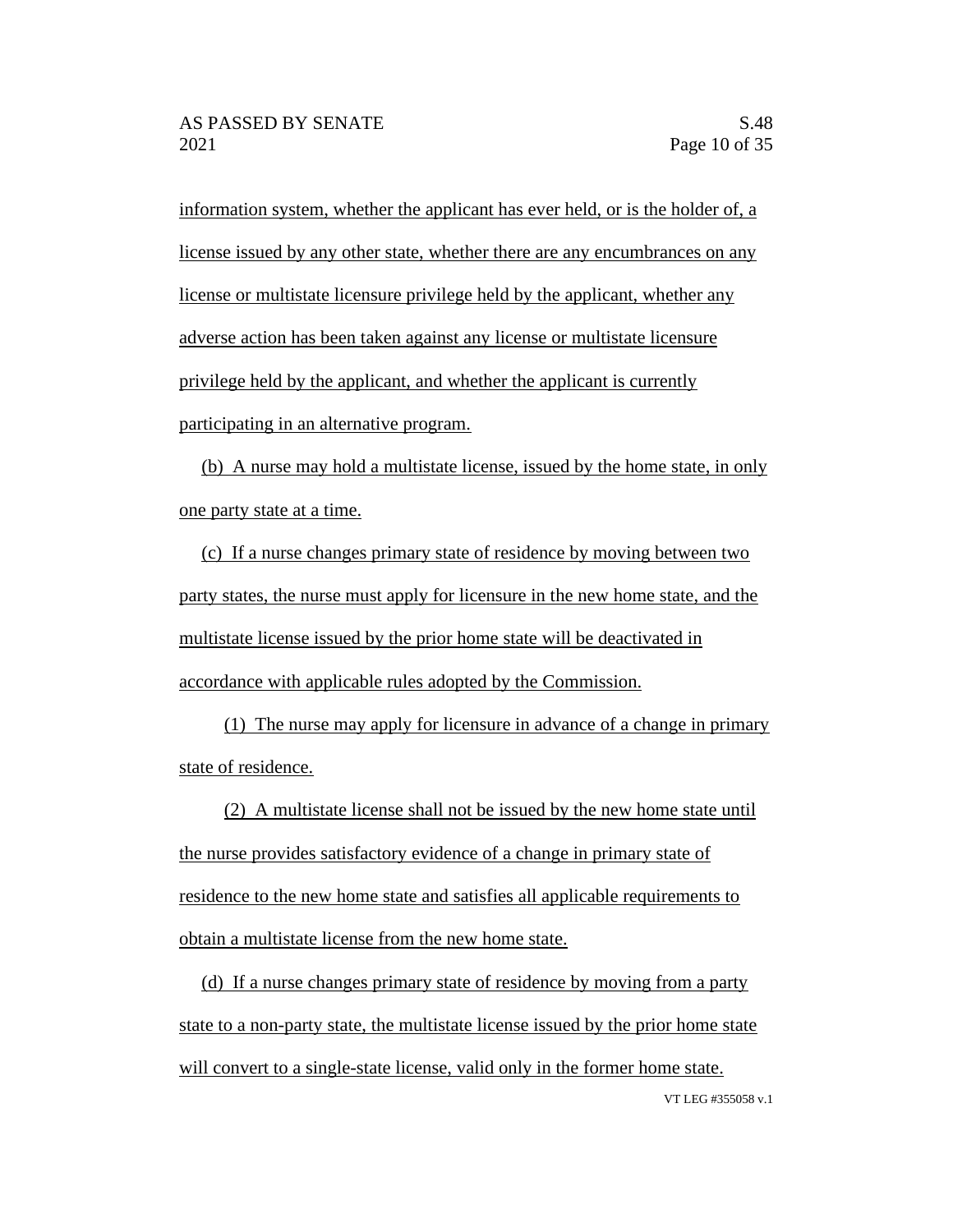# § 1647e. ADDITIONAL AUTHORITY INVESTED IN PARTY STATE

## LICENSING BOARDS

(a) In addition to the other powers conferred by state law, a licensing board shall have the authority to:

(1) Take adverse action against a nurse's multistate licensure privilege to practice within that party state.

(A) Only the home state shall have the power to take adverse action against a nurse's license issued by the home state.

(B) For purposes of taking adverse action, the home state licensing board shall give the same priority and effect to reported conduct received from a remote state as it would if such conduct had occurred within the home state. In so doing, the home state shall apply its own state laws to determine appropriate action.

(2) Issue cease and desist orders or impose an encumbrance on a nurse's authority to practice within that party state.

(3) Complete any pending investigations of a nurse who changes primary state of residence during the course of such investigations. The licensing board shall also have the authority to take appropriate action and shall promptly report the conclusions of such investigations to the administrator of the coordinated licensure information system. The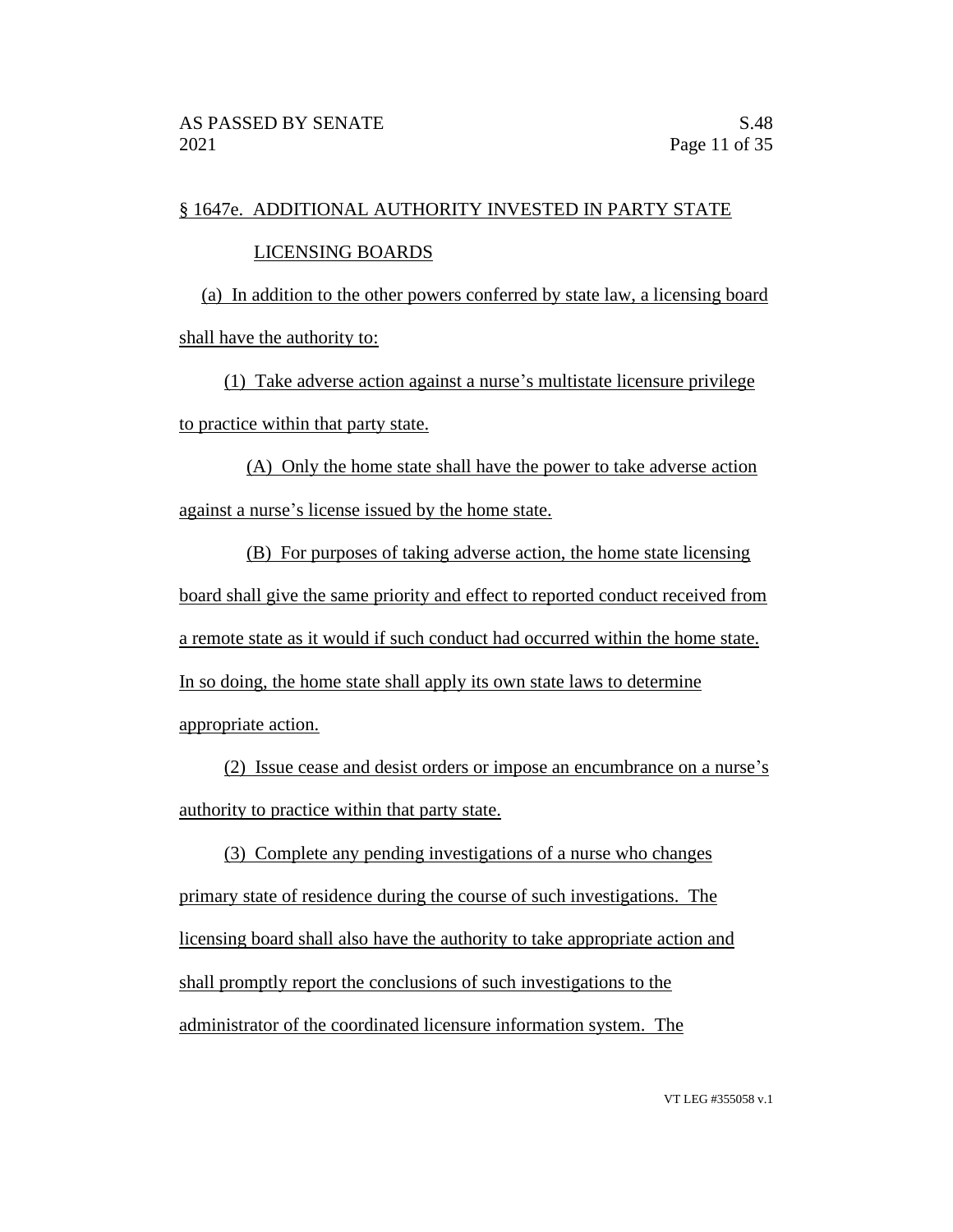administrator of the coordinated licensure information system shall promptly notify the new home state of any such actions.

(4) Issue subpoenas for both hearings and investigations that require the attendance and testimony of witnesses as well as the production of evidence. Subpoenas issued by a licensing board in a party state for the attendance and testimony of witnesses or the production of evidence from another party state shall be enforced in the latter state by any court of competent jurisdiction according to the practice and procedure of that court applicable to subpoenas issued in proceedings pending before it. The issuing authority shall pay any witness fees, travel expenses, mileage, and other fees required by the service statutes of the state in which the witnesses or evidence is located.

(5) Obtain and submit, for each nurse licensure applicant, fingerprint or other biometric-based information to the Federal Bureau of Investigation for criminal background checks, receive the results of the Federal Bureau of Investigation record search on criminal background checks, and use the results in making licensure decisions.

(6) If otherwise permitted by state law, recover from the affected nurse the costs of investigations and disposition of cases resulting from any adverse action taken against that nurse.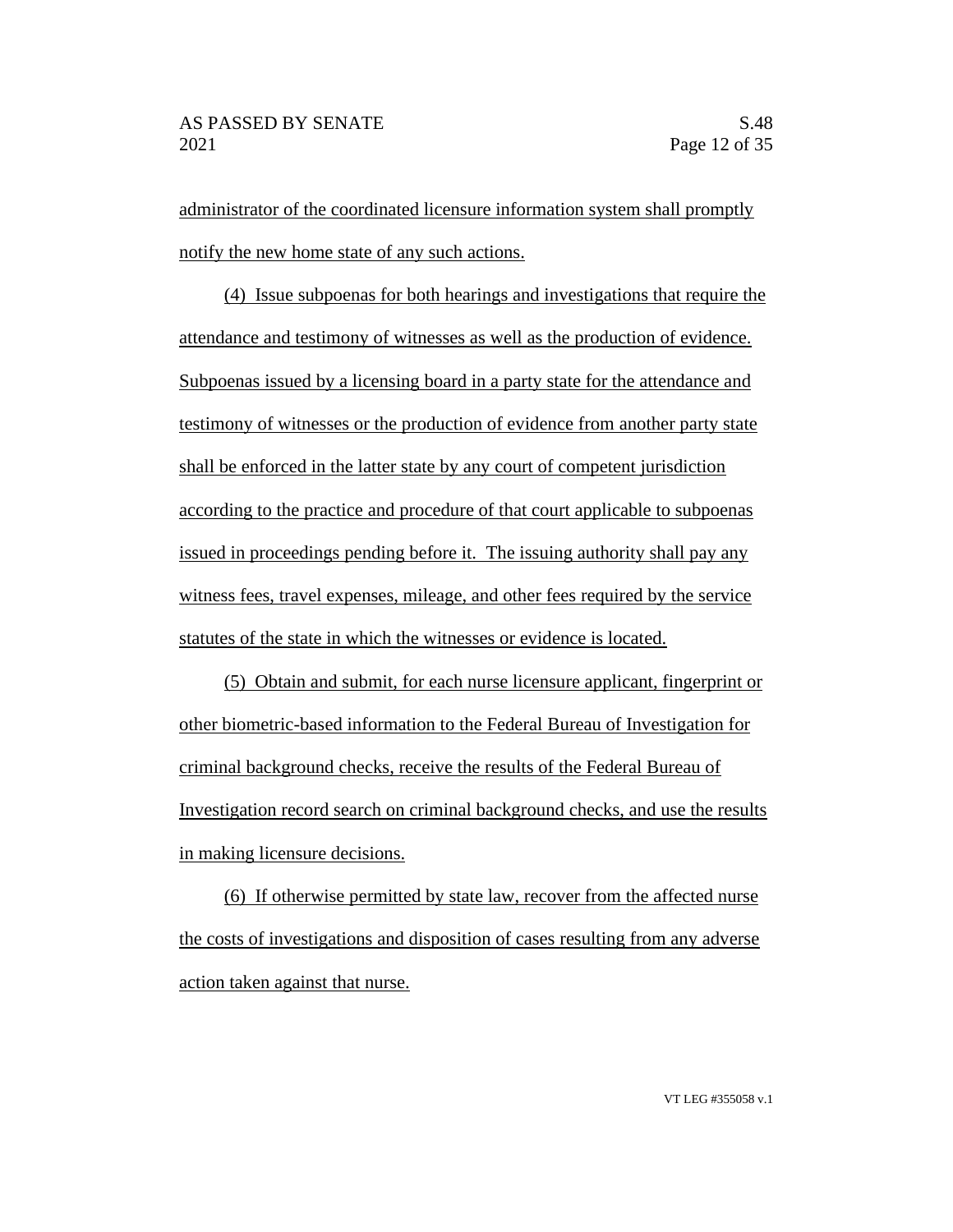(7) Take adverse action based on the factual findings of the remote state, provided that the licensing board follows its own procedures for taking such adverse action.

(b) If adverse action is taken by the home state against a nurse's multistate license, the nurse's multistate licensure privilege to practice in all other party states shall be deactivated until all encumbrances have been removed from the multistate license. All home state disciplinary orders that impose adverse action against a nurse's multistate license shall include a statement that the nurse's multistate licensure privilege is deactivated in all party states during the pendency of the order.

(c) Nothing in this Compact shall override a party state's decision that participation in an alternative program may be used in lieu of adverse action. The home state licensing board shall deactivate the multistate licensure privilege under the multistate license of any nurse for the duration of the nurse's participation in an alternative program.

#### § 1647f. COORDINATED LICENSURE INFORMATION SYSTEM

(a) All party states shall participate in a coordinated licensure information system of all licensed RNs and LPNs/VNs. This system will include information on the licensure and disciplinary history of each nurse, as submitted by party states, to assist in the coordination of nurse licensure and enforcement efforts.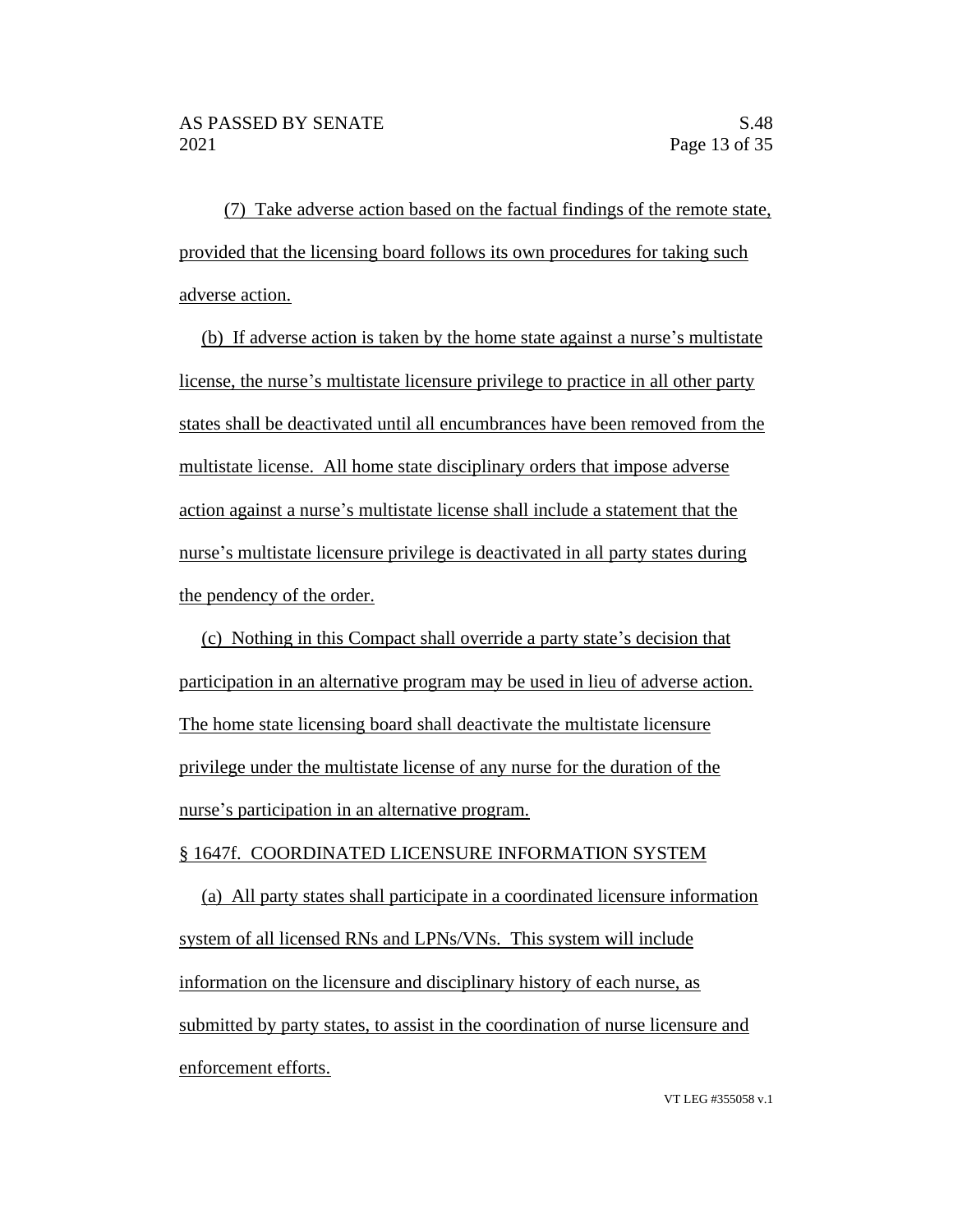(b) The Commission, in consultation with the administrator of the coordinated licensure information system, shall formulate necessary and proper procedures for the identification, collection, and exchange of information under this Compact.

(c) All licensing boards shall promptly report to the coordinated licensure information system any adverse action, current significant investigative information, denials of applications with the reasons for such denials, and nurse participation in alternative programs known to the licensing board regardless of whether such participation is deemed nonpublic or confidential under state law.

(d) Current significant investigative information and participation in nonpublic or confidential alternative programs shall be transmitted through the coordinated licensure information system only to party state licensing boards.

(e) Notwithstanding any other provision of law, all party state licensing boards contributing information to the coordinated licensure information system may designate information that may not be shared with non-party states or disclosed to other entities or individuals without the express permission of the contributing state.

VT LEG #355058 v.1 (f) Any personally identifiable information obtained from the coordinated licensure information system by a party state licensing board shall not be shared with non-party states or disclosed to other entities or individuals except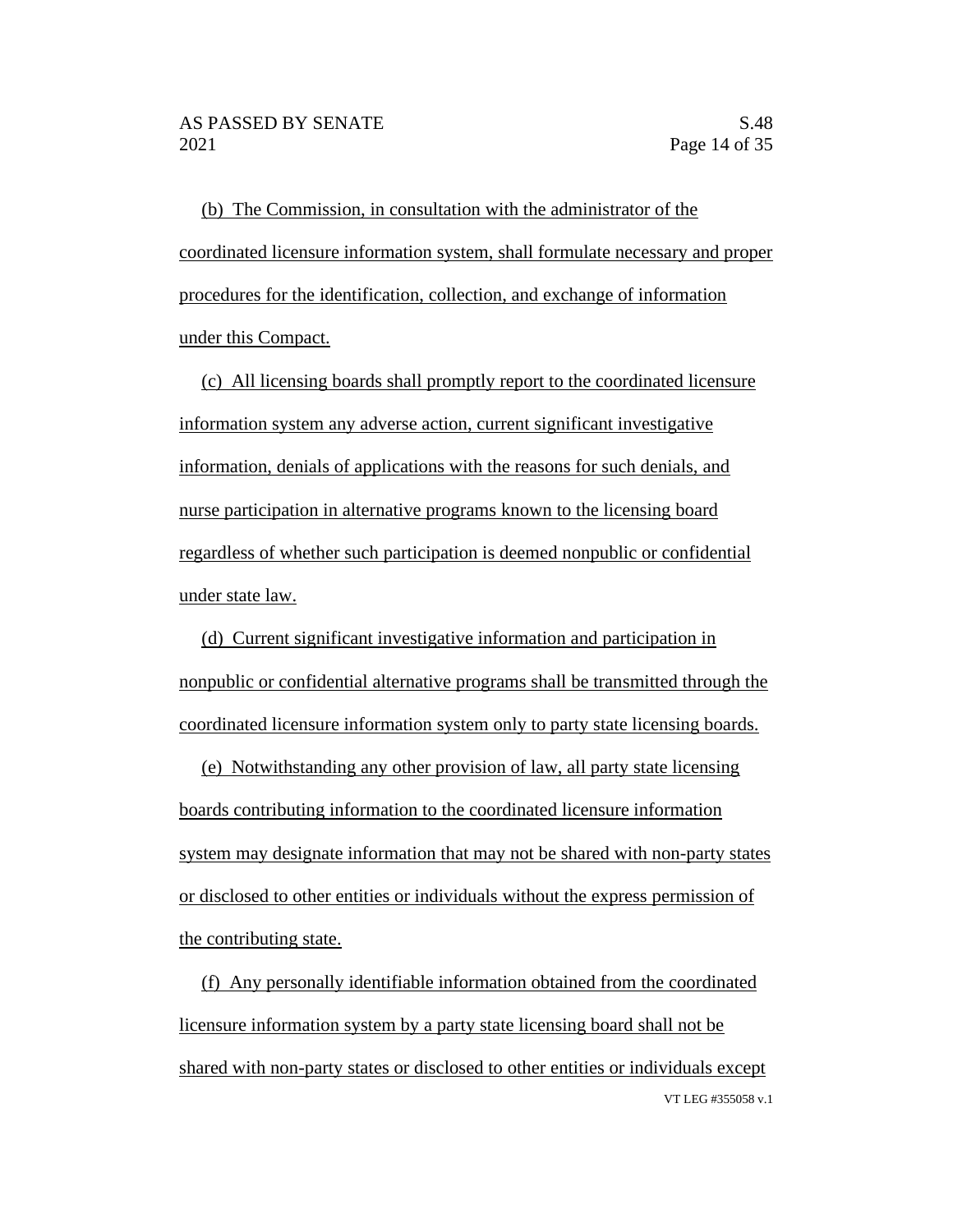to the extent permitted by the laws of the party state contributing the information.

(g) Any information contributed to the coordinated licensure information system that is subsequently required to be expunged by the laws of the party state contributing that information shall also be expunged from the coordinated licensure information system.

(h) The Compact administrator of each party state shall furnish a uniform data set to the Compact administrator of each other party state, which shall include, at a minimum:

(1) identifying information;

(2) licensure data;

(3) information related to alternative program participation; and

(4) other information that may facilitate the administration of this

Compact, as determined by Commission rules.

(i) The Compact administrator of a party state shall provide all

investigative documents and information requested by another party state.

§ 1647g. INTERSTATE COMMISSION OF NURSE LICENSURE

# COMPACT ADMINISTRATORS; ESTABLISHMENT

(a) The party states hereby create and establish a joint public entity known

as the Interstate Commission of Nurse Licensure Compact Administrators.

(1) The Commission is an instrumentality of the party states.

VT LEG #355058 v.1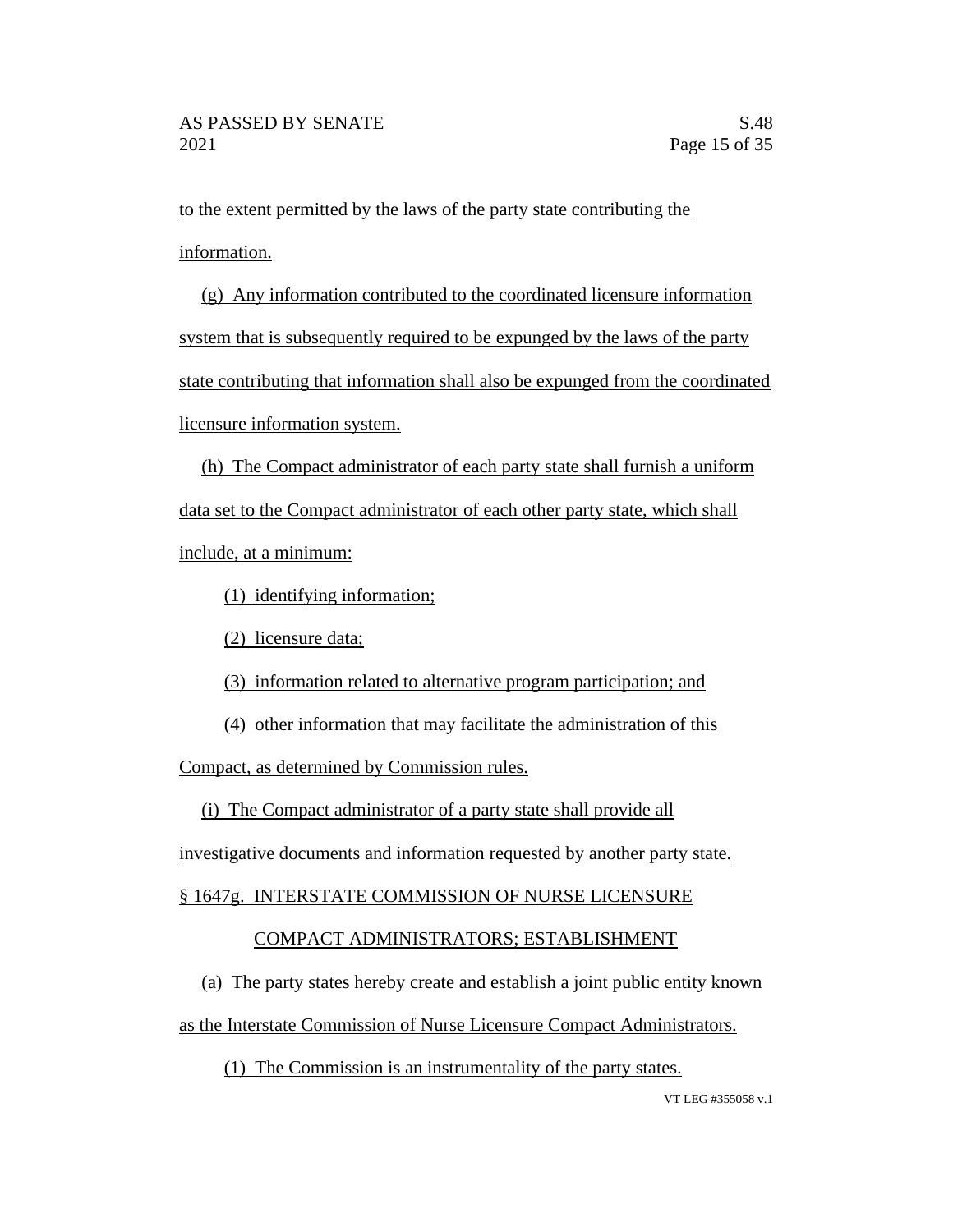(2) Venue is proper, and judicial proceedings by or against the Commission shall be brought solely and exclusively, in a court of competent jurisdiction, where the principal office of the Commission is located. The Commission may waive venue and jurisdictional defenses to the extent it adopts or consents to participate in alternative dispute resolution proceedings.

(3) Nothing in this Compact shall be construed to be a waiver of sovereign immunity.

(b) Membership, voting, and meetings.

(1) Each party state shall have and be limited to one administrator. The head of the state licensing board or designee shall be the administrator of this Compact for each party state. Any administrator may be removed or suspended from office as provided by the law of the state from which the administrator is appointed. Any vacancy occurring in the Commission shall be filled in accordance with the laws of the party state in which the vacancy exists.

(2) Each administrator shall be entitled to one vote with regard to the promulgation of rules and creation of bylaws and shall otherwise have an opportunity to participate in the business and affairs of the Commission. An administrator shall vote in person or by such other means as provided in the bylaws. The bylaws may provide for an administrator's participation in meetings by telephone or other means of communication.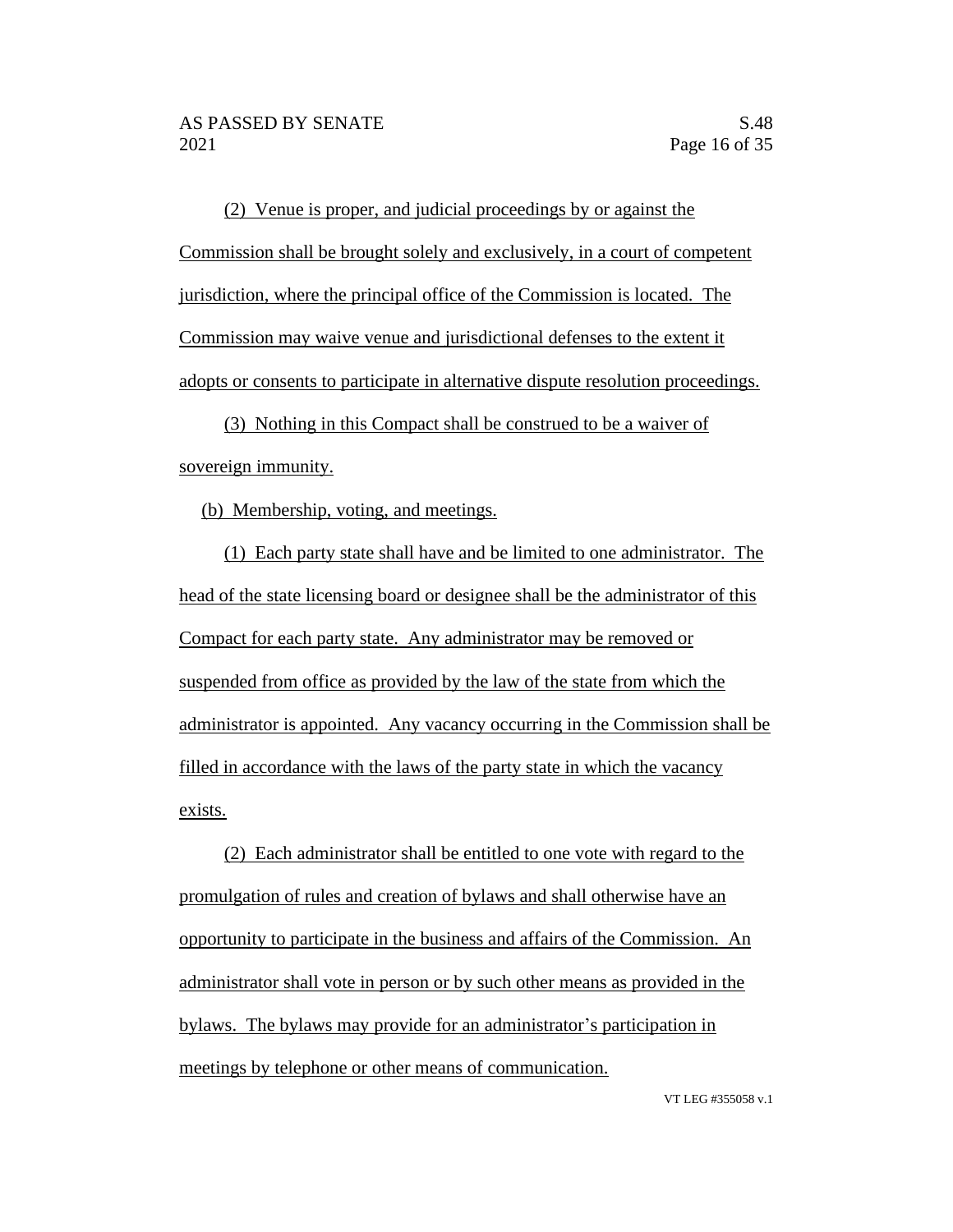(3) The Commission shall meet at least once during each calendar year. Additional meetings shall be held as set forth in the bylaws or rules of the Commission.

(4) All meetings shall be open to the public, and public notice of meetings shall be given in the same manner as required under the rulemaking provisions in section 1647h of this chapter.

(5) The Commission may convene in a closed, nonpublic meeting if the Commission must discuss:

(A) noncompliance of a party state with its obligations under this Compact;

(B) the employment, compensation, discipline, or other personnel matters, practices, or procedures related to specific employees or other matters related to the Commission's internal personnel practices and procedures;

(C) current, threatened, or reasonably anticipated litigation;

(D) negotiation of contracts for the purchase or sale of goods,

services, or real estate;

(E) accusing any person of a crime or formally censuring any person;

(F) disclosure of trade secrets or commercial or financial information that is privileged or confidential;

(G) disclosure of information of a personal nature where disclosure would constitute a clearly unwarranted invasion of personal privacy;

VT LEG #355058 v.1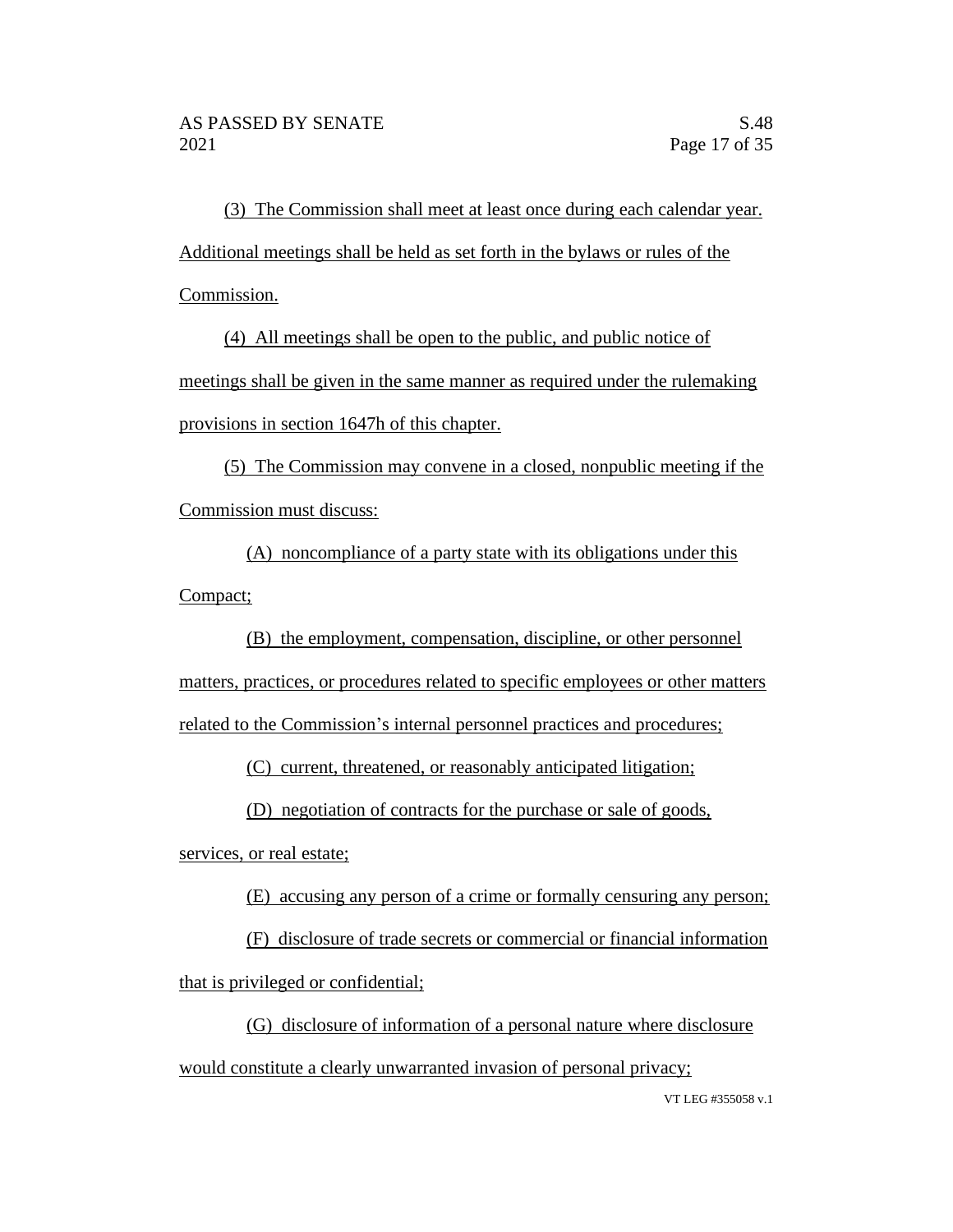(H) disclosure of investigatory records compiled for law enforcement purposes;

(I) disclosure of information related to any reports prepared by or on behalf of the Commission for the purpose of investigation of compliance with this Compact; or

(J) matters specifically exempted from disclosure by federal or state statute.

(6) If a meeting, or portion of a meeting, is closed pursuant to this provision, the Commission's legal counsel or designee shall certify that the meeting may be closed and shall reference each relevant exempting provision. The Commission shall keep minutes that fully and clearly describe all matters discussed in a meeting and shall provide a full and accurate summary of actions taken, and the reasons therefor, including a description of the views expressed. All documents considered in connection with an action shall be identified in such minutes. All minutes and documents of a closed meeting shall remain under seal, subject to release by a majority vote of the Commission or order of a court of competent jurisdiction.

(c) The Commission shall, by a majority vote of the administrators, prescribe bylaws or rules to govern its conduct as may be necessary or appropriate to carry out the purposes and exercise the powers of this Compact, including, but not limited to: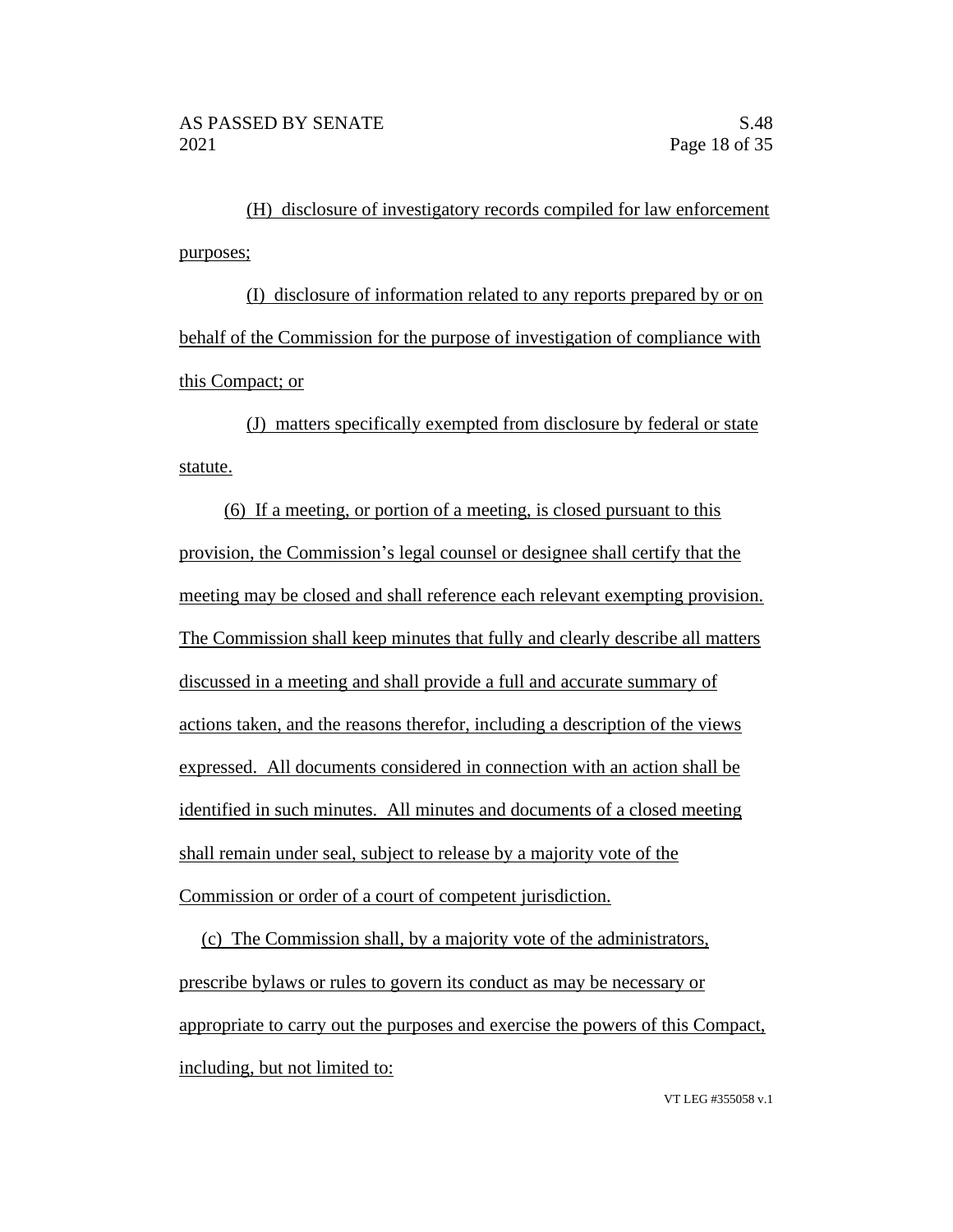(1) Establishing the fiscal year of the Commission.

(2) Providing reasonable standards and procedures:

(A) for the establishment and meetings of other committees; and

(B) governing any general or specific delegation of any authority or function of the Commission.

(3) Providing reasonable procedures for calling and conducting meetings of the Commission, ensuring reasonable advance notice of all meetings, and providing an opportunity for attendance of such meetings by interested parties, with enumerated exceptions designed to protect the public's interest, the privacy of individuals, and proprietary information, including trade secrets. The Commission may meet in closed session only after a majority of the administrators vote to close a meeting in whole or in part. As soon as practicable, the Commission must make public a copy of the vote to close the meeting, revealing the vote of each administrator, with no proxy votes allowed.

(4) Establishing the titles, duties, and authority and reasonable procedures for the election of the officers of the Commission.

VT LEG #355058 v.1 (5) Providing reasonable standards and procedures for the establishment of the personnel policies and programs of the Commission. Notwithstanding any civil service or other similar laws of any party state, the bylaws shall exclusively govern the personnel policies and programs of the Commission.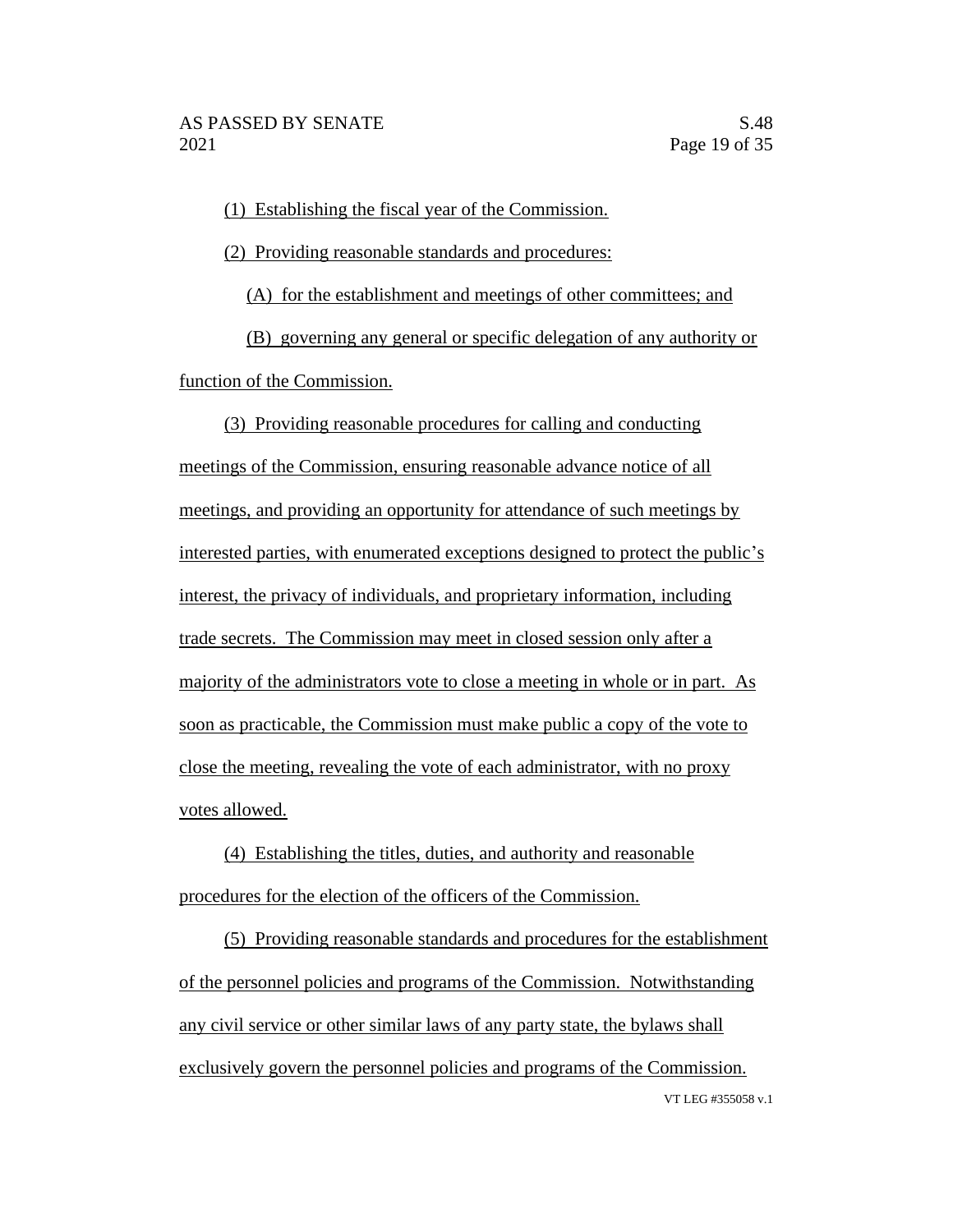(6) Providing a mechanism for winding up the operations of the Commission and the equitable disposition of any surplus funds that may exist after the termination of this Compact after the payment or reserving of all of its debts and obligations.

(d) The Commission shall publish its bylaws and rules, and any

amendments thereto, in a convenient form on the website of the Commission.

(e) The Commission shall maintain its financial records in accordance with the bylaws.

(f) The Commission shall meet and take such actions as are consistent with the provisions of this Compact and the bylaws.

(g) The Commission shall have the following powers:

(1) To promulgate uniform rules to facilitate and coordinate implementation and administration of this Compact. The rules shall have the force and effect of law and shall be binding in all party states.

(2) To bring and prosecute legal proceedings or actions in the name of

the Commission, provided that the standing of any licensing board to sue or be sued under applicable law shall not be affected.

(3) To purchase and maintain insurance and bonds.

(4) To borrow, accept, or contract for services of personnel, including,

but not limited to, employees of a party state or nonprofit organizations.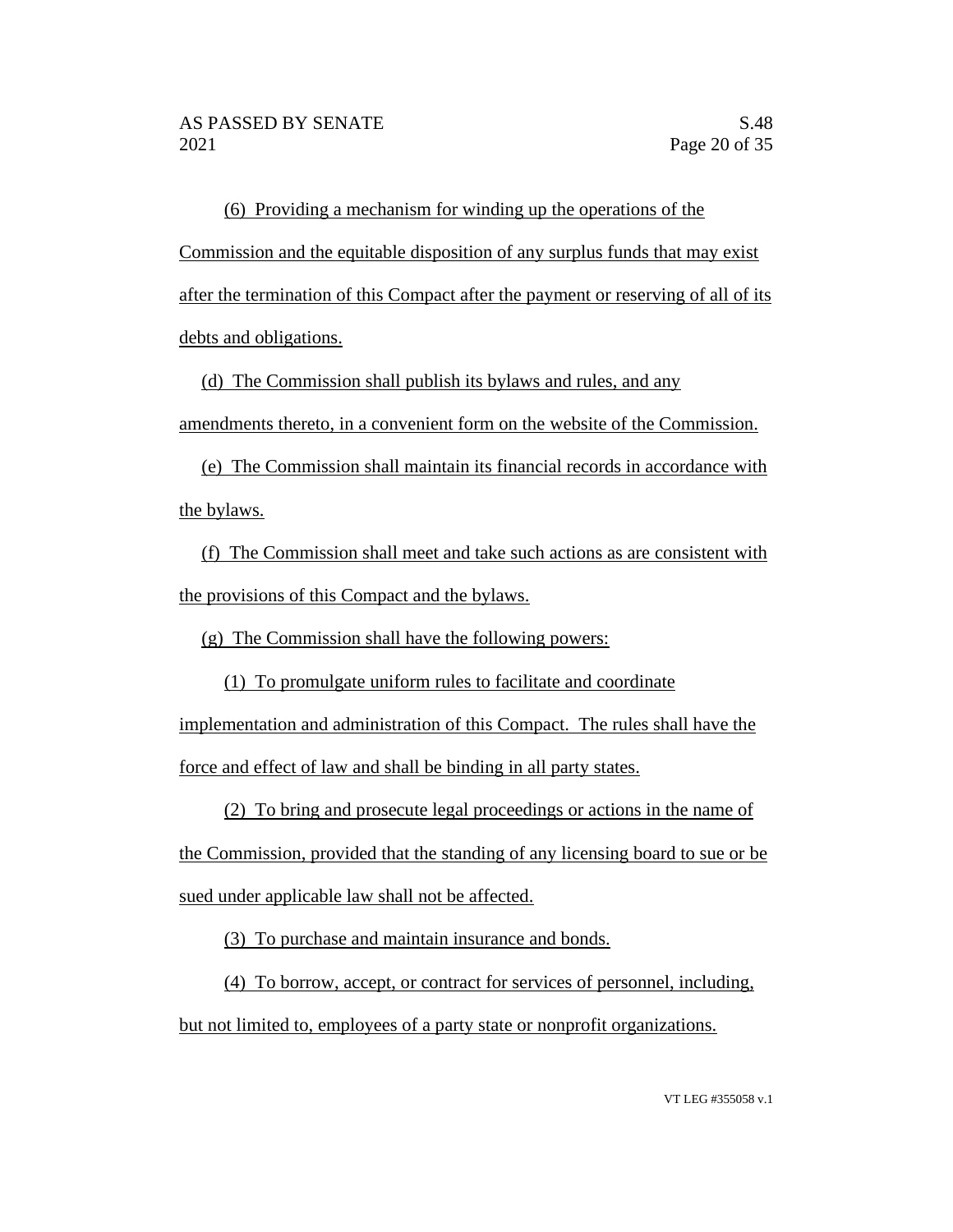(5) To cooperate with other organizations that administer state compacts related to the regulation of nursing, including, but not limited to, sharing administrative or staff expenses, office space, or other resources.

(6) To hire employees, elect or appoint officers, fix compensation, define duties, and grant such individuals appropriate authority to carry out the purposes of this Compact and to establish the Commission's personnel policies and programs relating to conflicts of interest, qualifications of personnel, and other related personnel matters.

(7) To accept any and all appropriate donations, grants, and gifts of money, equipment, supplies, materials, and services and to receive, utilize, and dispose of the same, provided that at all times the Commission shall avoid any appearance of impropriety or conflict of interest.

(8) To lease, purchase, accept appropriate gifts or donations of, or otherwise to own, hold, improve, or use any property, whether real, personal, or mixed, provided that at all times the Commission shall avoid any appearance of impropriety.

(9) To sell, convey, mortgage, pledge, lease, exchange, abandon, or otherwise dispose of any property, whether real, personal, or mixed.

(10) To establish a budget and make expenditures.

(11) To borrow money.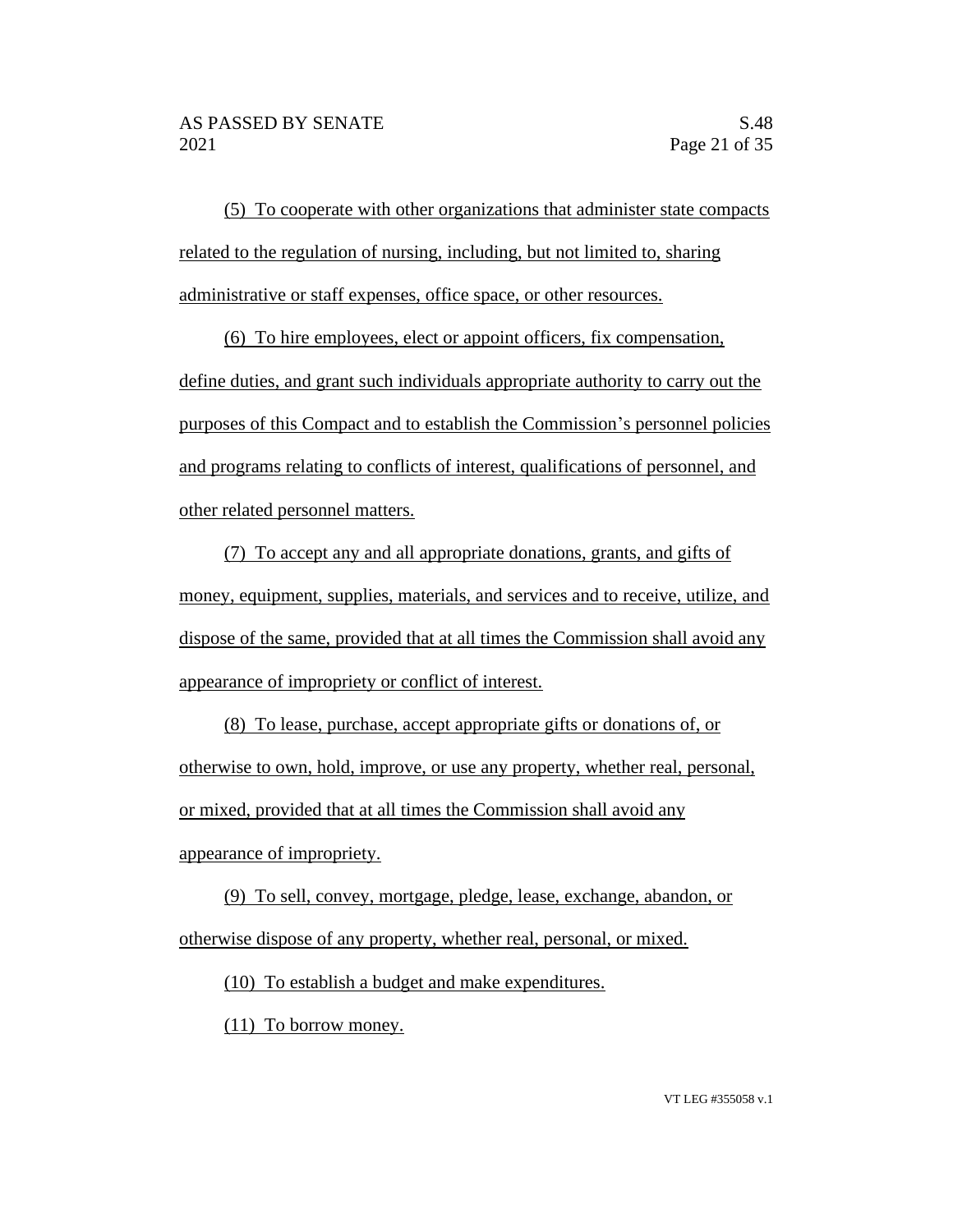(12) To appoint committees, including advisory committees composed of administrators, state nursing regulators, state legislators or their representatives, consumer representatives, and other such interested persons.

(13) To provide and receive information from, and to cooperate with, law enforcement agencies.

(14) To adopt and use an official seal.

(15) To perform such other functions as may be necessary or appropriate to achieve the purposes of this Compact consistent with the state regulation of nurse licensure and practice.

(h) Financing of the Commission.

(1) The Commission shall pay, or provide for the payment of, the reasonable expenses of its establishment, organization, and ongoing activities.

(2) The Commission may also levy on and collect an annual assessment from each party state to cover the cost of its operations, activities, and staff in its annual budget as approved each year. The aggregate annual assessment amount, if any, shall be allocated based upon a formula to be determined by the Commission, which shall promulgate a rule that is binding upon all party states.

(3) The Commission shall not incur obligations of any kind prior to securing the funds adequate to meet the same, nor shall the Commission pledge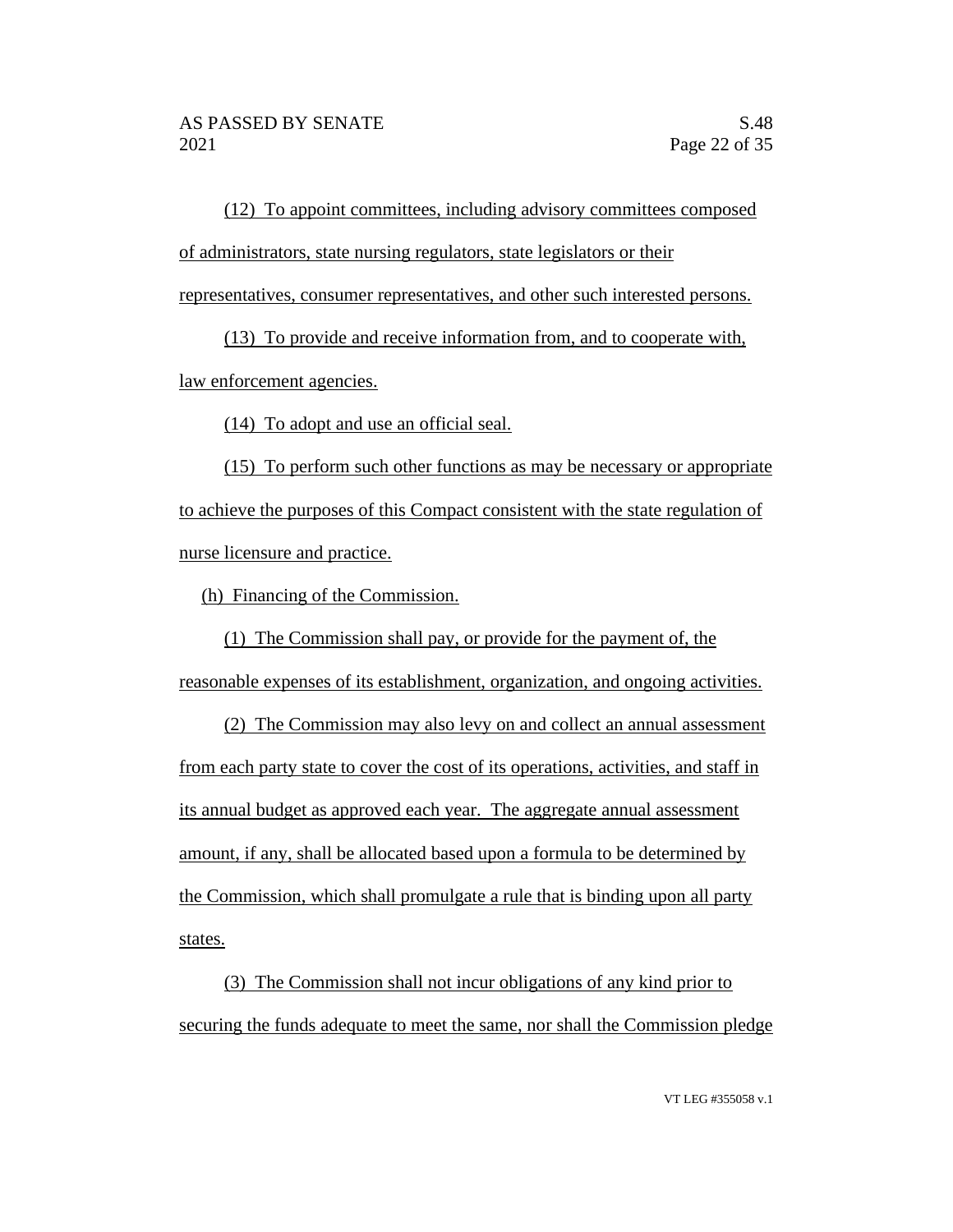the credit of any of the party states, except by, and with the authority of, such party state.

(4) The Commission shall keep accurate accounts of all receipts and disbursements. The receipts and disbursements of the Commission shall be subject to the audit and accounting procedures established under its bylaws. However, all receipts and disbursements of funds handled by the Commission shall be audited yearly by a certified or licensed public accountant, and the report of the audit shall be included in and become part of the annual report of the Commission.

## (i) Qualified immunity, defense, and indemnification.

(1) The administrators, officers, executive director, employees, and representatives of the Commission shall be immune from suit and liability, either personally or in their official capacity, for any claim for damage to or loss of property or personal injury or other civil liability caused by or arising out of any actual or alleged act, error, or omission that occurred, or that the person against whom the claim is made had a reasonable basis for believing occurred, within the scope of Commission employment, duties, or responsibilities, provided that nothing in this subsection shall be construed to protect any such person from suit or liability for any damage, loss, injury, or liability caused by the intentional, willful, or wanton misconduct of that person.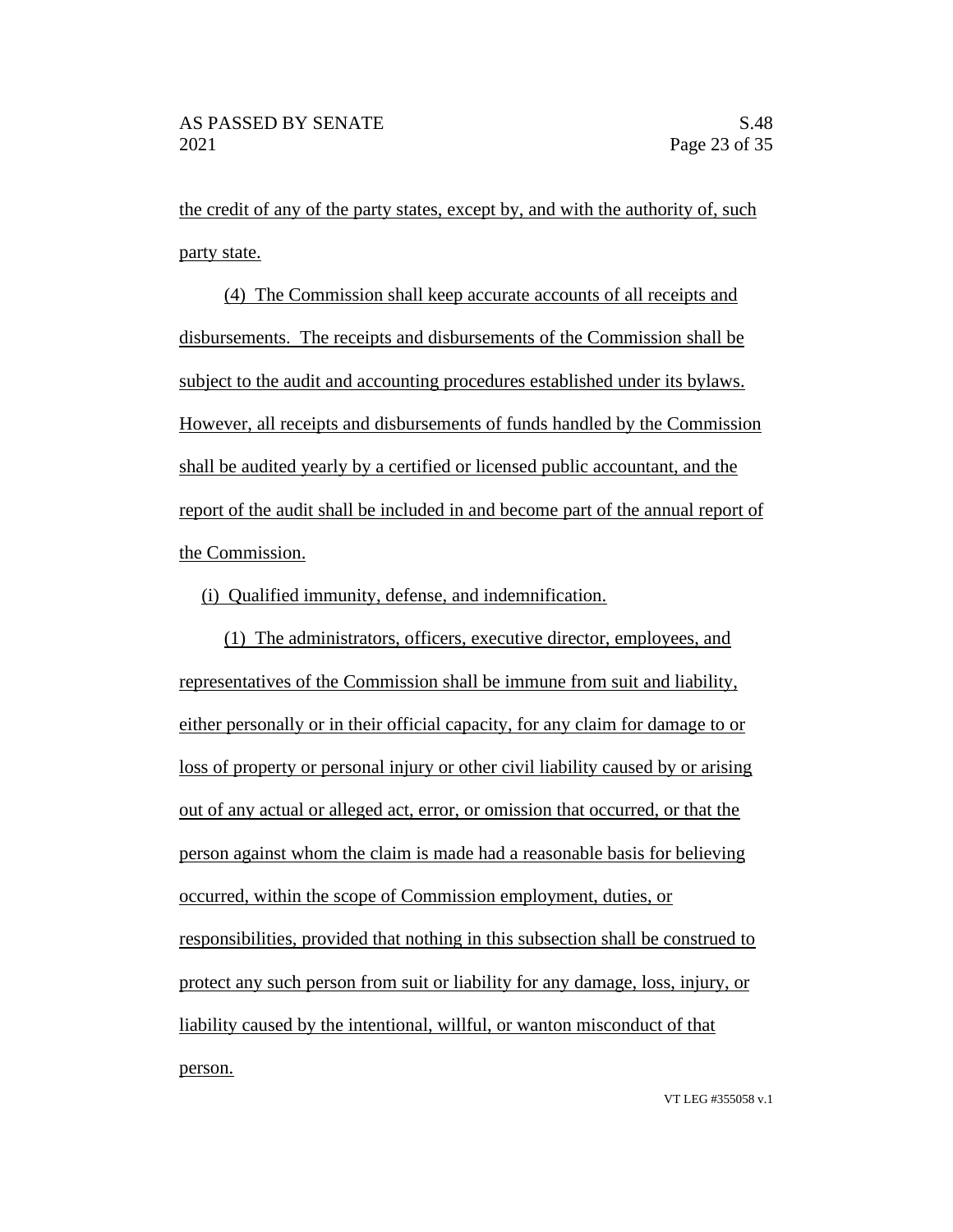(2) The Commission shall defend any administrator, officer, executive director, employee, or representative of the Commission in any civil action seeking to impose liability arising out of any actual or alleged act, error, or omission that occurred within the scope of Commission employment, duties, or responsibilities, or that the person against whom the claim is made had a reasonable basis for believing occurred within the scope of Commission employment, duties, or responsibilities, provided that nothing herein shall be construed to prohibit that person from retaining his or her own counsel, and provided further that the actual or alleged act, error, or omission did not result from that person's intentional, willful, or wanton misconduct.

(3) The Commission shall indemnify and hold harmless any administrator, officer, executive director, employee, or representative of the Commission for the amount of any settlement or judgment obtained against that person arising out of any actual or alleged act, error, or omission that occurred within the scope of Commission employment, duties, or responsibilities, or that such person had a reasonable basis for believing occurred within the scope of Commission employment, duties, or responsibilities, provided that the actual or alleged act, error, or omission did not result from the intentional, willful, or wanton misconduct of that person.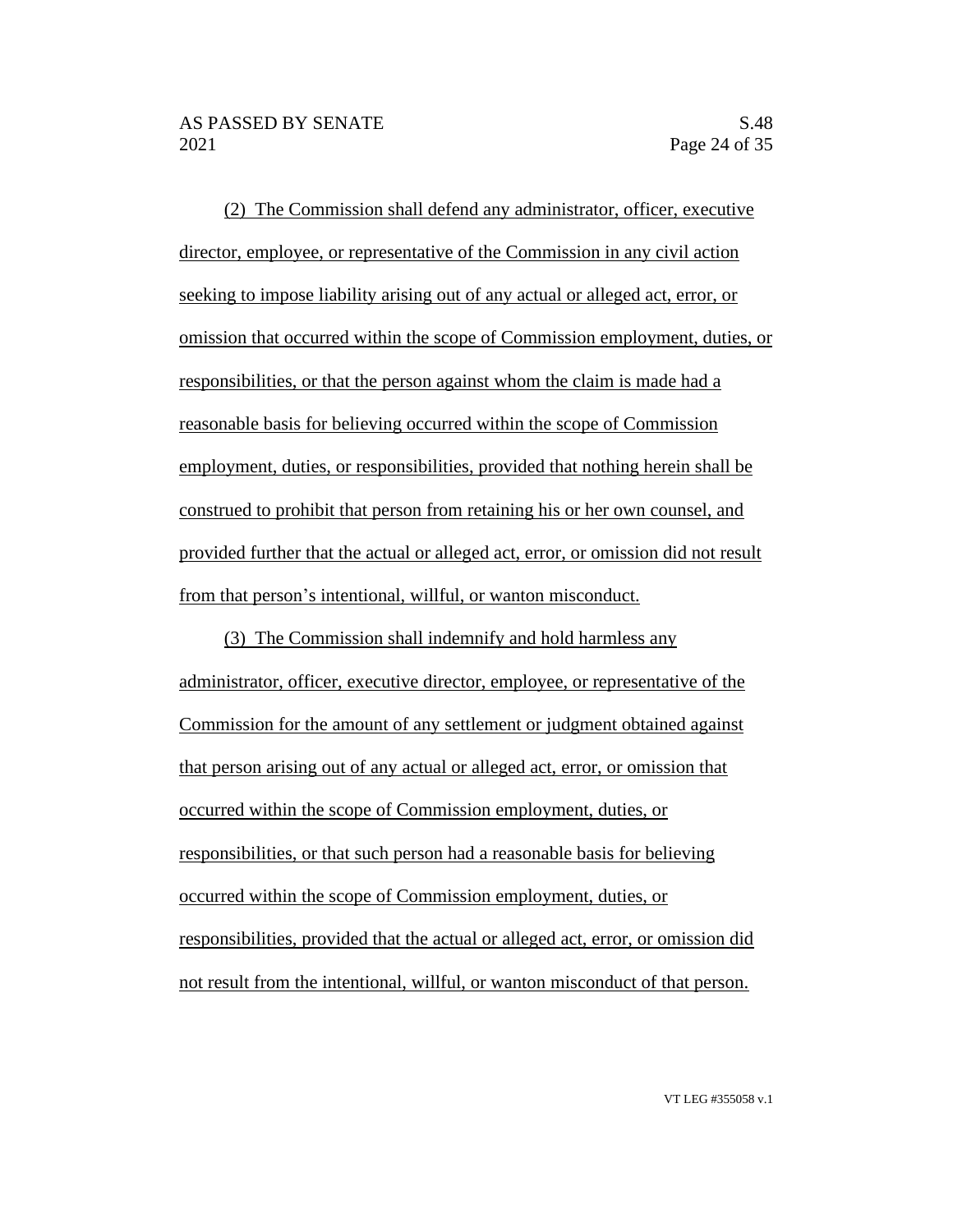## § 1647h. RULEMAKING

(a) The Commission shall exercise its rulemaking powers pursuant to the criteria set forth in this section and the rules adopted thereunder. Rules and amendments shall become binding as of the date specified in each rule or amendment and shall have the same force and effect as provisions of this Compact.

(b) Rules or amendments to the rules shall be adopted at a regular or special meeting of the Commission.

(c) Prior to promulgation and adoption of a final rule or rules by the Commission, and at least 60 days in advance of the meeting at which the rule will be considered and voted upon, the Commission shall file a notice of proposed rulemaking:

(1) on the website of the Commission; and

(2) on the website of each licensing board or the publication in which each state would otherwise publish proposed rules.

(d) The notice of proposed rulemaking shall include:

(1) the proposed time, date, and location of the meeting in which the rule will be considered and voted upon;

(2) the text of the proposed rule or amendment and the reason for the proposed rule;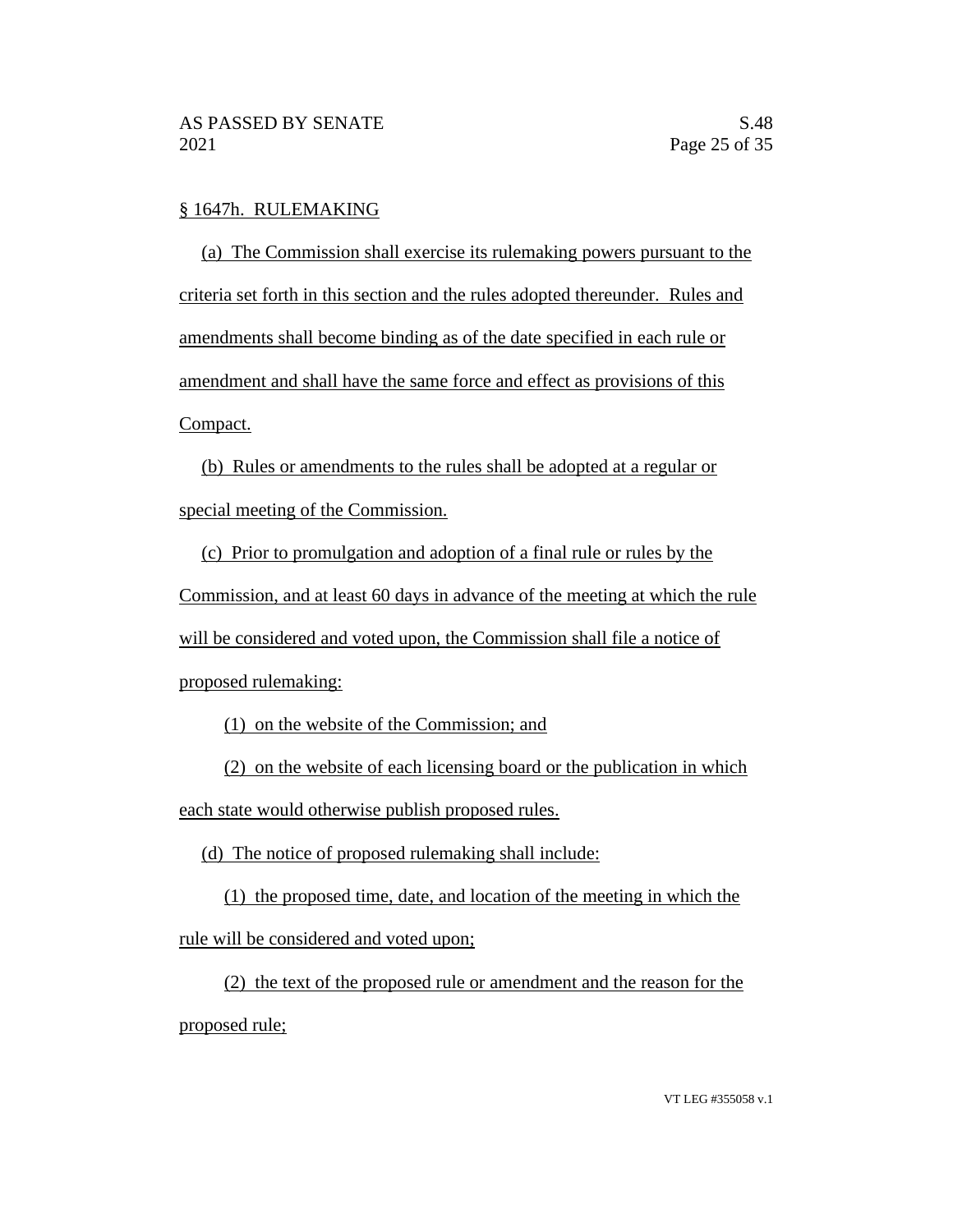(3) a request for comments on the proposed rule from any interested person; and

(4) the manner in which interested persons may submit notice to the Commission of their intention to attend the public hearing and any written comments.

(e) Prior to adoption of a proposed rule, the Commission shall allow persons to submit written data, facts, opinions, and arguments, which shall be made available to the public.

(f) The Commission shall grant an opportunity for a public hearing before it adopts a rule or amendment.

(g) The Commission shall publish the place, time, and date of the scheduled public hearing.

(1) Hearings shall be conducted in a manner providing each person who wishes to comment a fair and reasonable opportunity to comment orally or in writing. All hearings will be recorded, and a copy will be made available upon request.

(2) Nothing in this section shall be construed as requiring a separate hearing on each rule. Rules may be grouped for the convenience of the Commission at hearings required by this section.

(h) If no one appears at the public hearing, the Commission may proceed with promulgation of the proposed rule.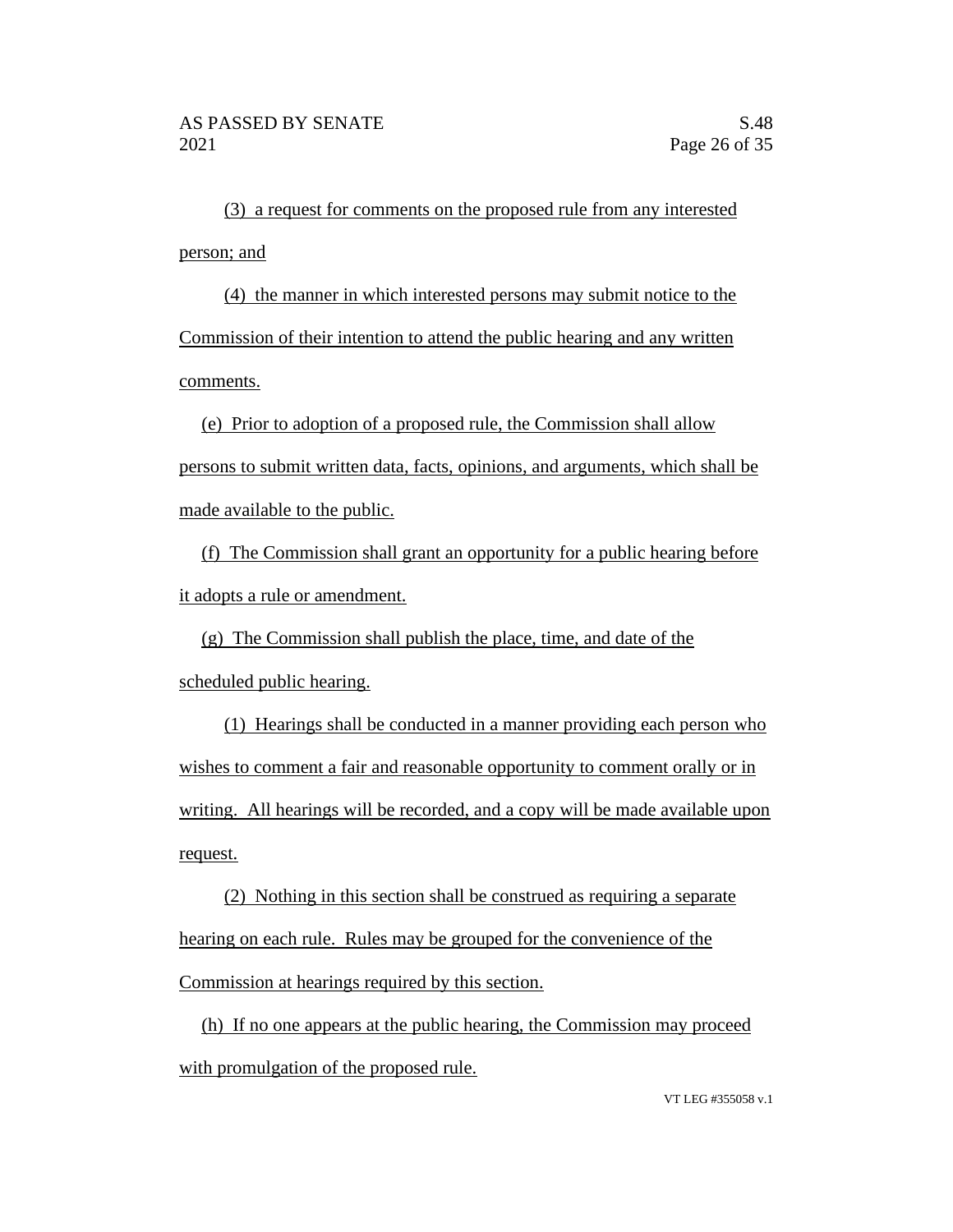(i) Following the scheduled hearing date, or by the close of business on the scheduled hearing date if the hearing was not held, the Commission shall consider all written and oral comments received.

(j) The Commission shall, by majority vote of all administrators, take final action on the proposed rule and shall determine the effective date of the rule, if any, based on the rulemaking record and the full text of the rule.

(k) Upon determination that an emergency exists, the Commission may consider and adopt an emergency rule without prior notice, opportunity for comment, or hearing, provided that the usual rulemaking procedures provided in this Compact and in this section shall be retroactively applied to the rule as soon as reasonably possible, in no event later than 90 days after the effective date of the rule. For the purposes of this provision, an emergency rule is one that must be adopted immediately in order to:

(1) meet an imminent threat to public health, safety, or welfare;

(2) prevent a loss of Commission or party state funds; or

(3) meet a deadline for the promulgation of an administrative rule that is required by federal law or rule.

VT LEG #355058 v.1 (l) The Commission may direct revisions to a previously adopted rule or amendment for purposes of correcting typographical errors, errors in format, errors in consistency, or grammatical errors. Public notice of any revisions shall be posted on the website of the Commission. The revision shall be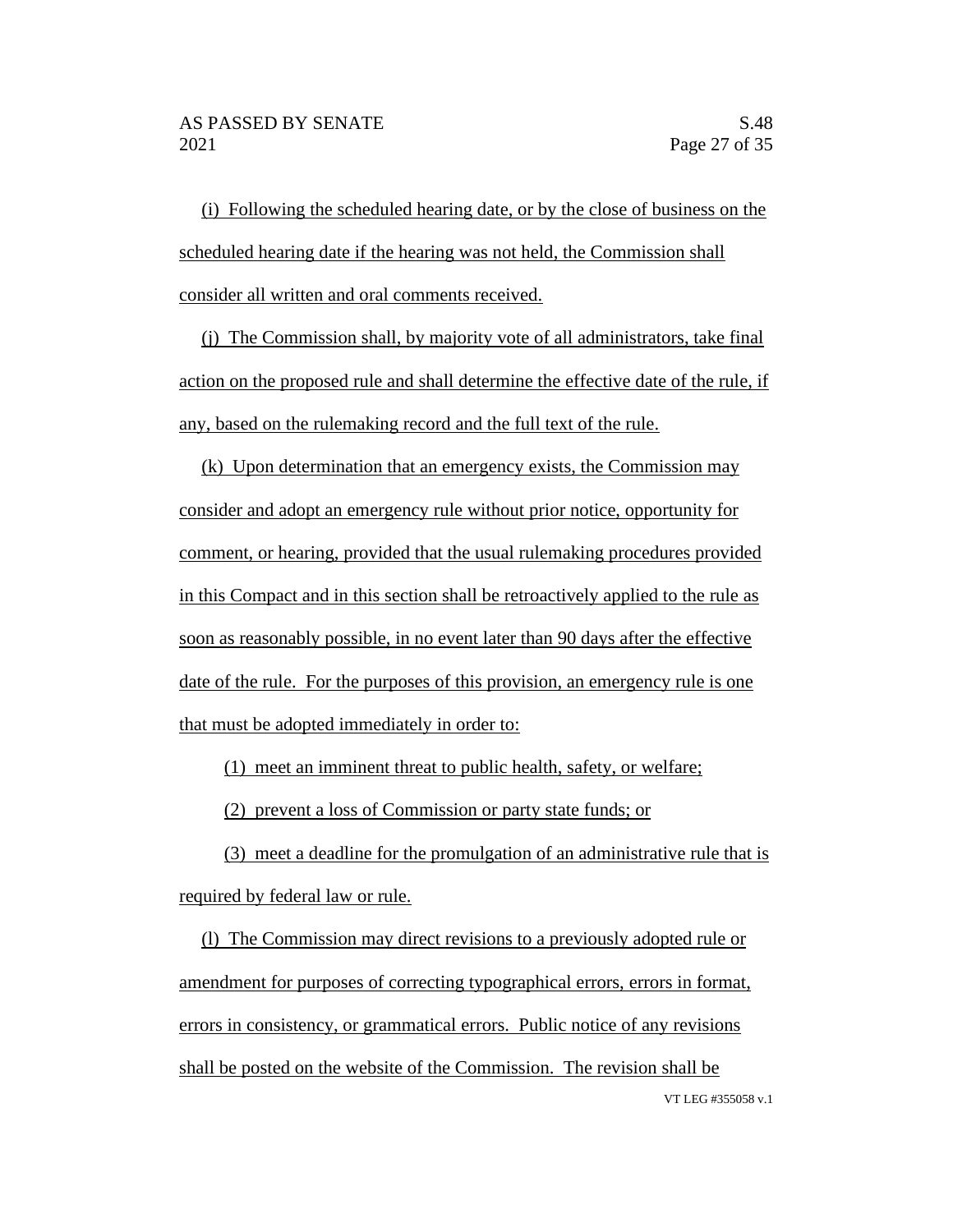subject to challenge by any person for a period of 30 days after posting. The revision may be challenged only on grounds that the revision results in a material change to a rule. A challenge shall be made in writing and delivered to the Commission prior to the end of the notice period. If no challenge is made, the revision will take effect without further action. If the revision is challenged, the revision may not take effect without the approval of the Commission.

§ 1647i. OVERSIGHT, DISPUTE RESOLUTION, AND ENFORCEMENT (a) Oversight.

(1) Each party state shall enforce this Compact and take all actions necessary and appropriate to effectuate this Compact's purposes and intent.

(2) The Commission shall be entitled to receive service of process in any proceeding that may affect the powers, responsibilities, or actions of the Commission and shall have standing to intervene in such a proceeding for all purposes. Failure to provide service of process in such proceeding to the Commission shall render a judgment or order void as to the Commission, this Compact, or promulgated rules.

(b) Default, technical assistance, and termination.

(1) If the Commission determines that a party state has defaulted in the performance of its obligations or responsibilities under this Compact or the promulgated rules, the Commission shall:

VT LEG #355058 v.1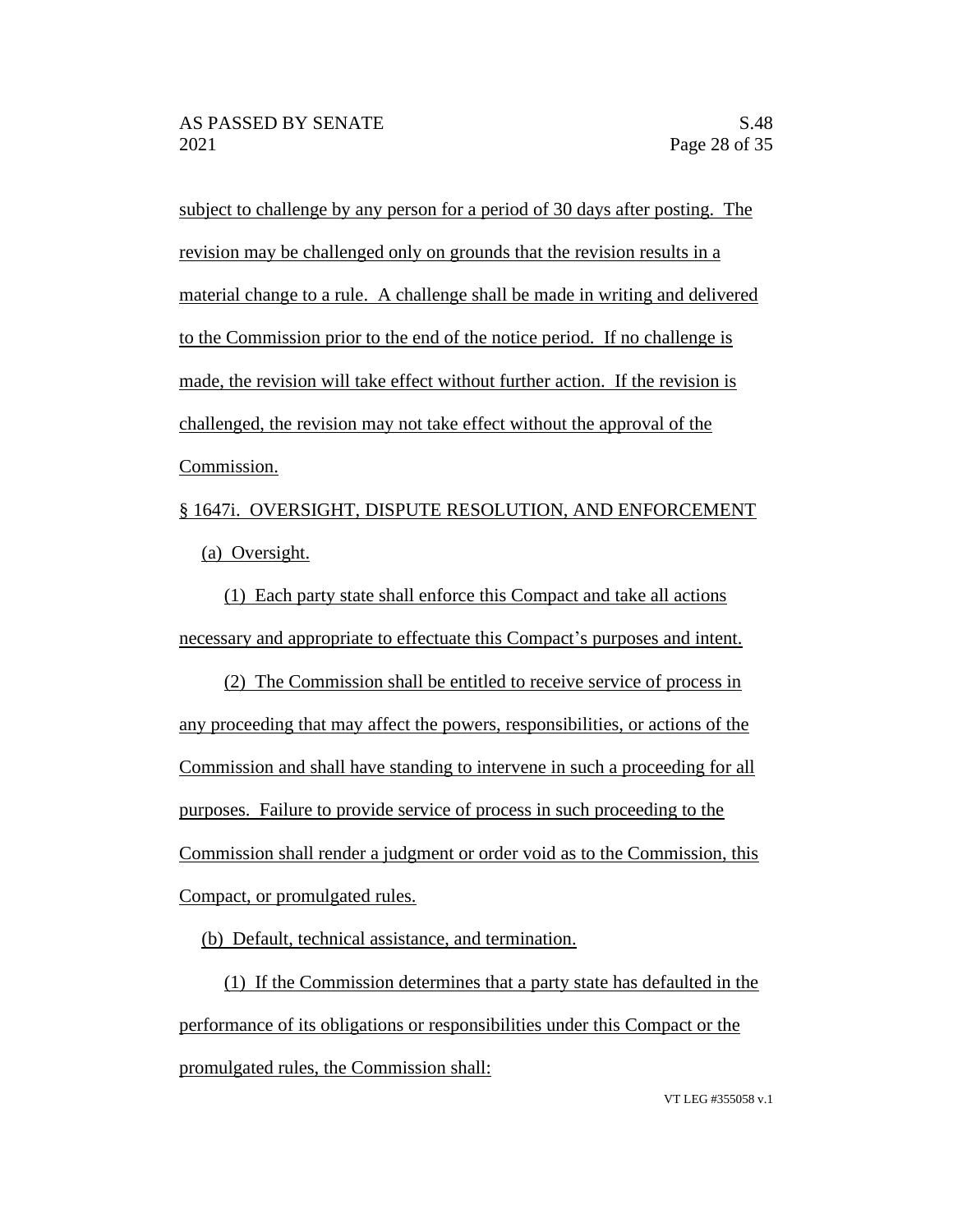(A) provide written notice to the defaulting state and other party states of the nature of the default, the proposed means of curing the default, or any other action to be taken by the Commission; and

(B) provide remedial training and specific technical assistance regarding the default.

(2) If a state in default fails to cure the default, the defaulting state's membership in this Compact may be terminated upon an affirmative vote of a majority of the administrators, and all rights, privileges, and benefits conferred by this Compact may be terminated on the effective date of termination. A cure of the default does not relieve the offending state of obligations or liabilities incurred during the period of default.

(3) Termination of membership in this Compact shall be imposed only after all other means of securing compliance have been exhausted. Notice of intent to suspend or terminate shall be given by the Commission to the governor of the defaulting state and to the executive officer of the defaulting state's licensing board and each of the party states.

(4) A state whose membership in this Compact has been terminated is responsible for all assessments, obligations, and liabilities incurred through the effective date of termination, including obligations that extend beyond the effective date of termination.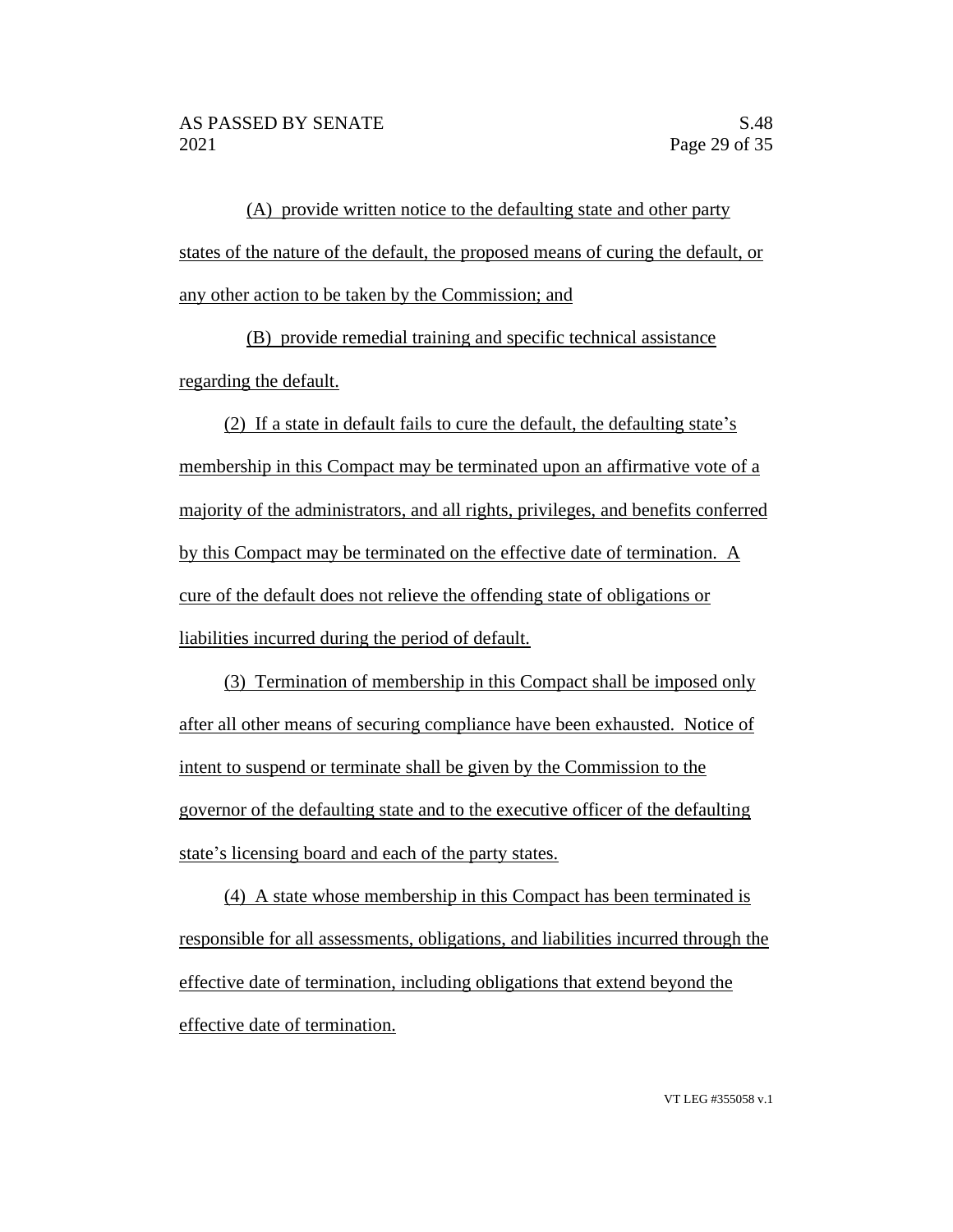(5) The Commission shall not bear any costs related to a state that is found to be in default or whose membership in this Compact has been terminated unless agreed upon in writing between the Commission and the defaulting state.

(6) The defaulting state may appeal the action of the Commission by petitioning the U.S. District Court for the District of Columbia or the federal district in which the Commission has its principal offices. The prevailing party shall be awarded all costs of such litigation, including reasonable attorney's fees.

(c) Dispute resolution.

(1) Upon request by a party state, the Commission shall attempt to resolve disputes related to the Compact that arise among party states and between party and non-party states.

(2) The Commission shall promulgate a rule providing for both mediation and binding dispute resolution for disputes, as appropriate.

(3) In the event the Commission cannot resolve disputes among party states arising under this Compact:

(A) The party states may submit the issues in dispute to an arbitration panel, which will be composed of individuals appointed by the Compact administrator in each of the affected party states and an individual mutually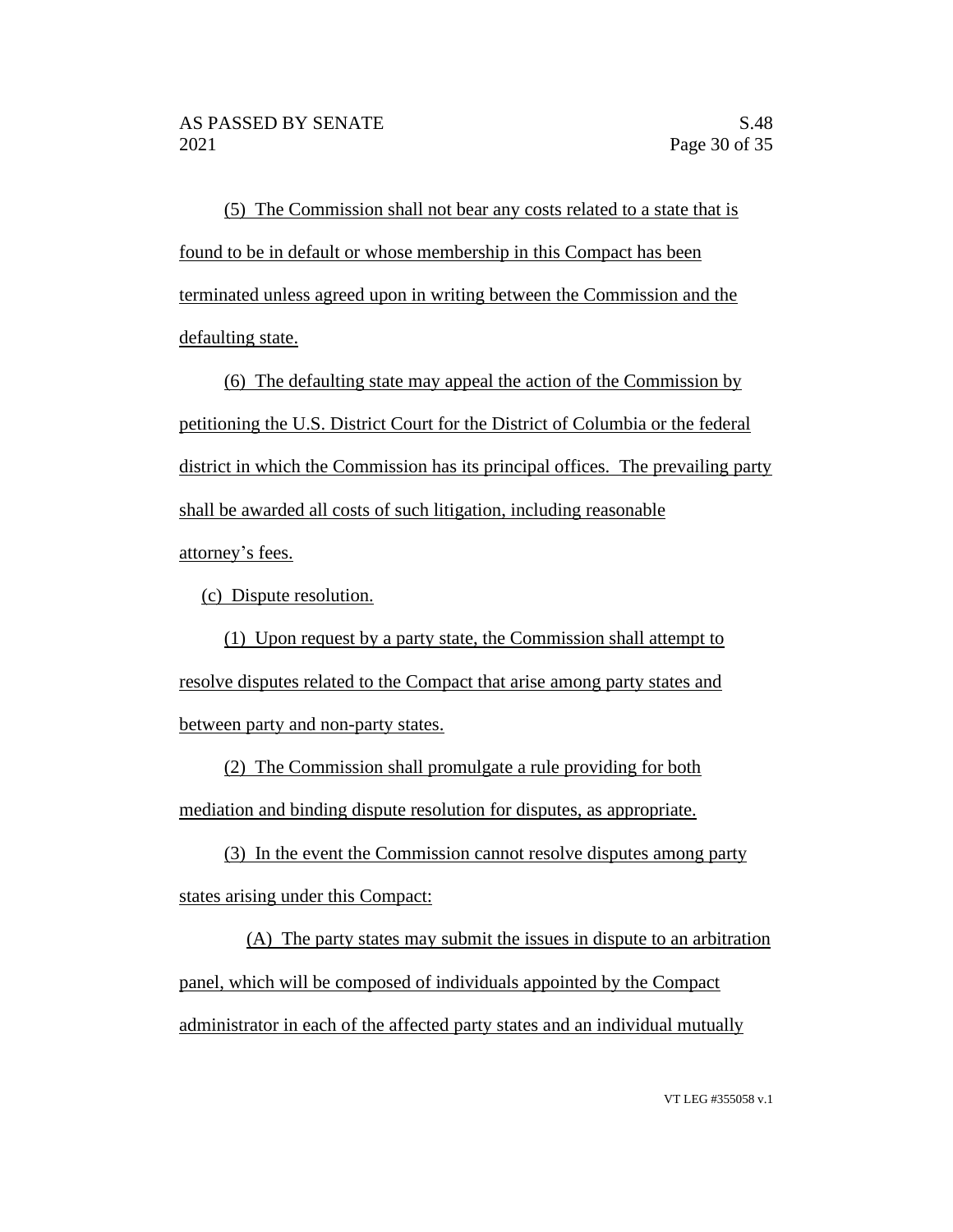agreed upon by the Compact administrators of all the party states involved in the dispute.

(B) The decision of a majority of the arbitrators shall be final and binding.

(d) Enforcement.

(1) The Commission, in the reasonable exercise of its discretion, shall enforce the provisions and rules of this Compact.

(2) By majority vote, the Commission may initiate legal action in the U.S. District Court for the District of Columbia or the federal district in which the Commission has its principal offices against a party state that is in default to enforce compliance with the provisions of this Compact and its promulgated rules and bylaws. The relief sought may include both injunctive relief and damages. In the event judicial enforcement is necessary, the prevailing party shall be awarded all costs of such litigation, including reasonable attorney's fees.

(3) The remedies herein shall not be the exclusive remedies of the Commission. The Commission may pursue any other remedies available under federal or state law.

# § 1647j. EFFECTIVE DATE, WITHDRAWAL, AND AMENDMENT

VT LEG #355058 v.1 (a) This Compact shall become effective and binding on the earlier of the date of legislative enactment of this Compact into law by not fewer than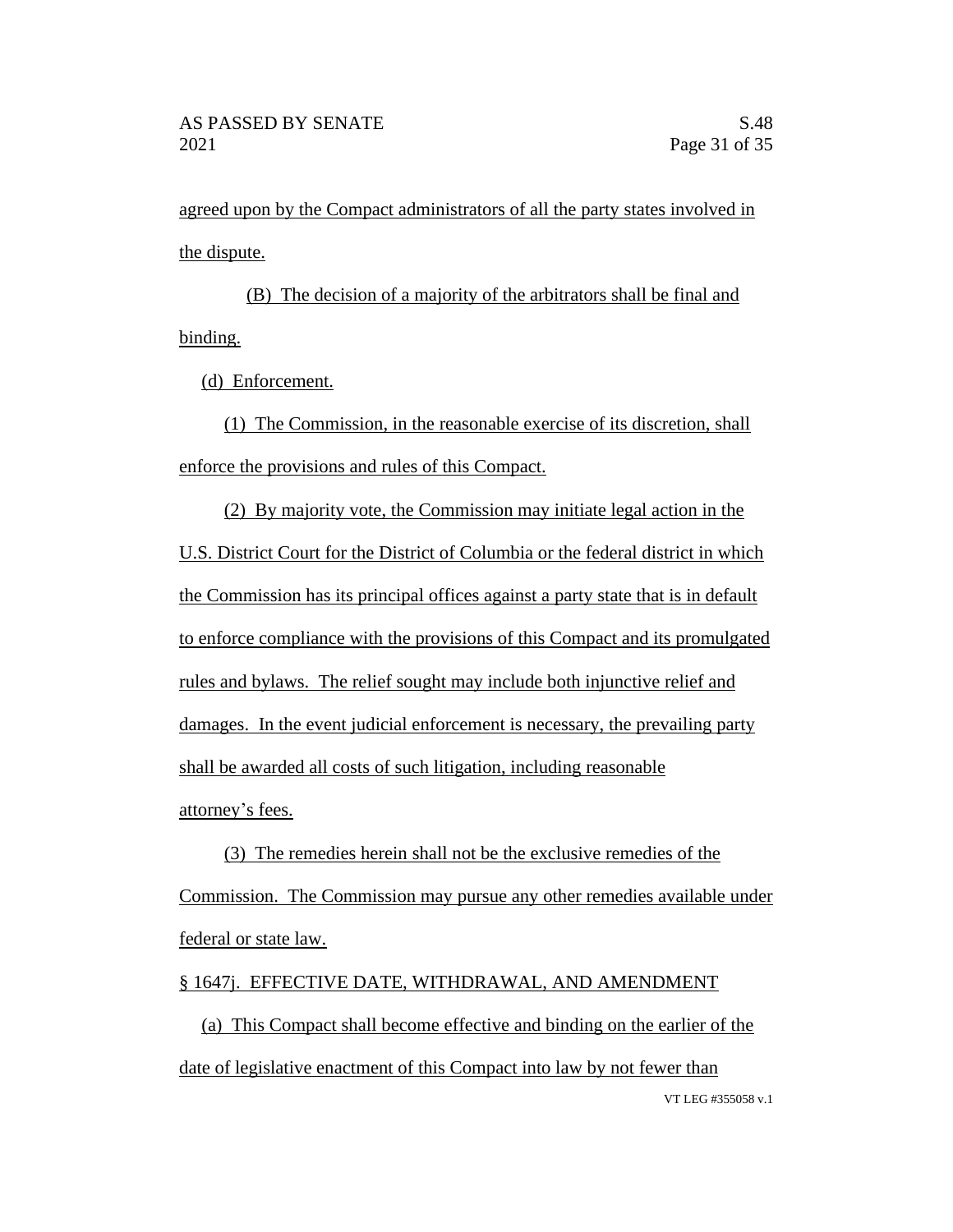26 states or December 31, 2018. All party states to this Compact that also were parties to the prior Nurse Licensure Compact superseded by this Compact ("Prior Compact") shall be deemed to have withdrawn from the Prior Compact within six months after the effective date of this Compact.

(b) Each party state to this Compact shall continue to recognize a nurse's multistate licensure privilege to practice in that party state issued under the Prior Compact until such party state has withdrawn from the Prior Compact.

(c) Any party state may withdraw from this Compact by enacting a statute repealing the same. A party state's withdrawal shall not take effect until six months after enactment of the repealing statute.

(d) A party state's withdrawal or termination shall not affect the continuing requirement of the withdrawing or terminated state's licensing board to report adverse actions and significant investigations occurring prior to the effective date of such withdrawal or termination.

(e) Nothing contained in this Compact shall be construed to invalidate or prevent any nurse licensure agreement or other cooperative arrangement between a party state and a non-party state that is made in accordance with the other provisions of this Compact.

(f) This Compact may be amended by the party states. No amendment to this Compact shall become effective and binding upon the party states unless and until it is enacted into the laws of all party states.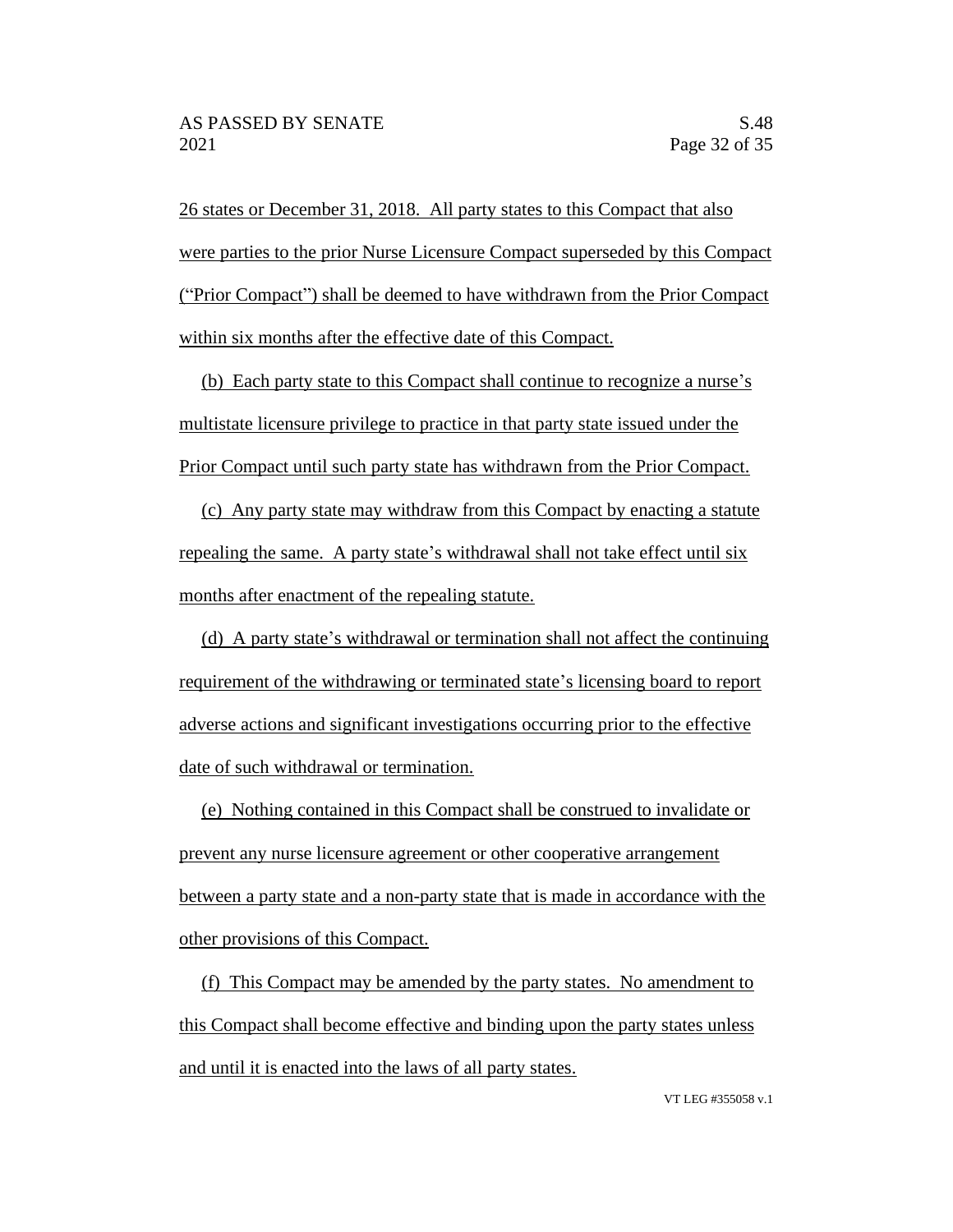(g) Representatives of non-party states to this Compact shall be invited to participate in the activities of the Commission, on a nonvoting basis, prior to the adoption of this Compact by all states.

# § 1647k. CONSTRUCTION AND SEVERABILITY

This Compact shall be liberally construed so as to effectuate the purposes thereof. The provisions of this Compact shall be severable, and if any phrase, clause, sentence, or provision of this Compact is declared to be contrary to the constitution of any party state or of the United States, or if the applicability thereof to any government, agency, person, or circumstance is held invalid, the validity of the remainder of this Compact and the applicability thereof to any government, agency, person, or circumstance shall not be affected thereby. If this Compact shall be held to be contrary to the constitution of any party state, this Compact shall remain in full force and effect as to the remaining party states and in full force and effect as to the party state affected as to all severable matters.

#### § 1648. ADMINISTRATION OF THE NURSE LICENSURE COMPACT

#### (a) The Vermont State Board of Nursing shall have the power to:

(1) oversee the administration and enforcement of the Nurse Licensure Compact within the State of Vermont;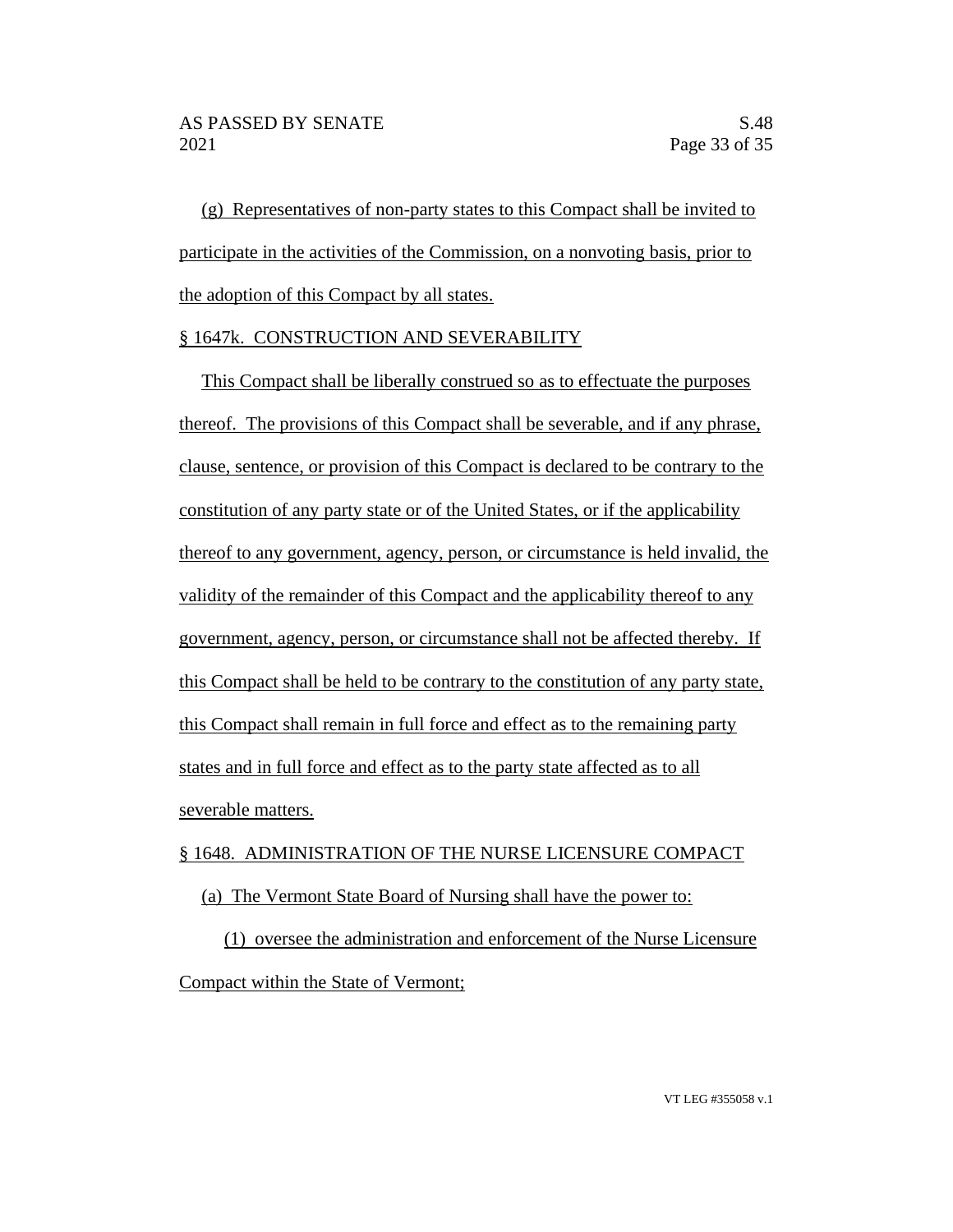(2) recover from a nurse practicing under the provisions of the Nurse Licensure Compact the cost of investigation and disposition of a case resulting in adverse action taken against that nurse;

(3) establish fees to offset the costs associated with administering this subchapter; and

(4) conduct a background check, prior to issuing a multistate license under the provisions of the Nurse Licensure Compact, that includes a fingerprint-based check of State and federal criminal history databases, as authorized by 28 C.F.R. § 20.33.

(b) The Executive Director of the Vermont State Board of Nursing or designee shall be the administrator (State Administrator) of the Nurse Licensure Compact for the State of Vermont pursuant to subdivision  $1647g(b)(1)$  of this chapter.

(c) The State Administrator shall promptly, and prior to a vote of the Commission, notify the Commissioner of Finance and Management if the Commission proposes to pledge the credit of the State of Vermont under subdivision  $1647g(h)(3)$  of this subchapter or in any way proposes to impose liability on the State of Vermont for an amount equal to or in excess of  $$100,000.00.$ 

(d) The Vermont State Board of Nursing may: